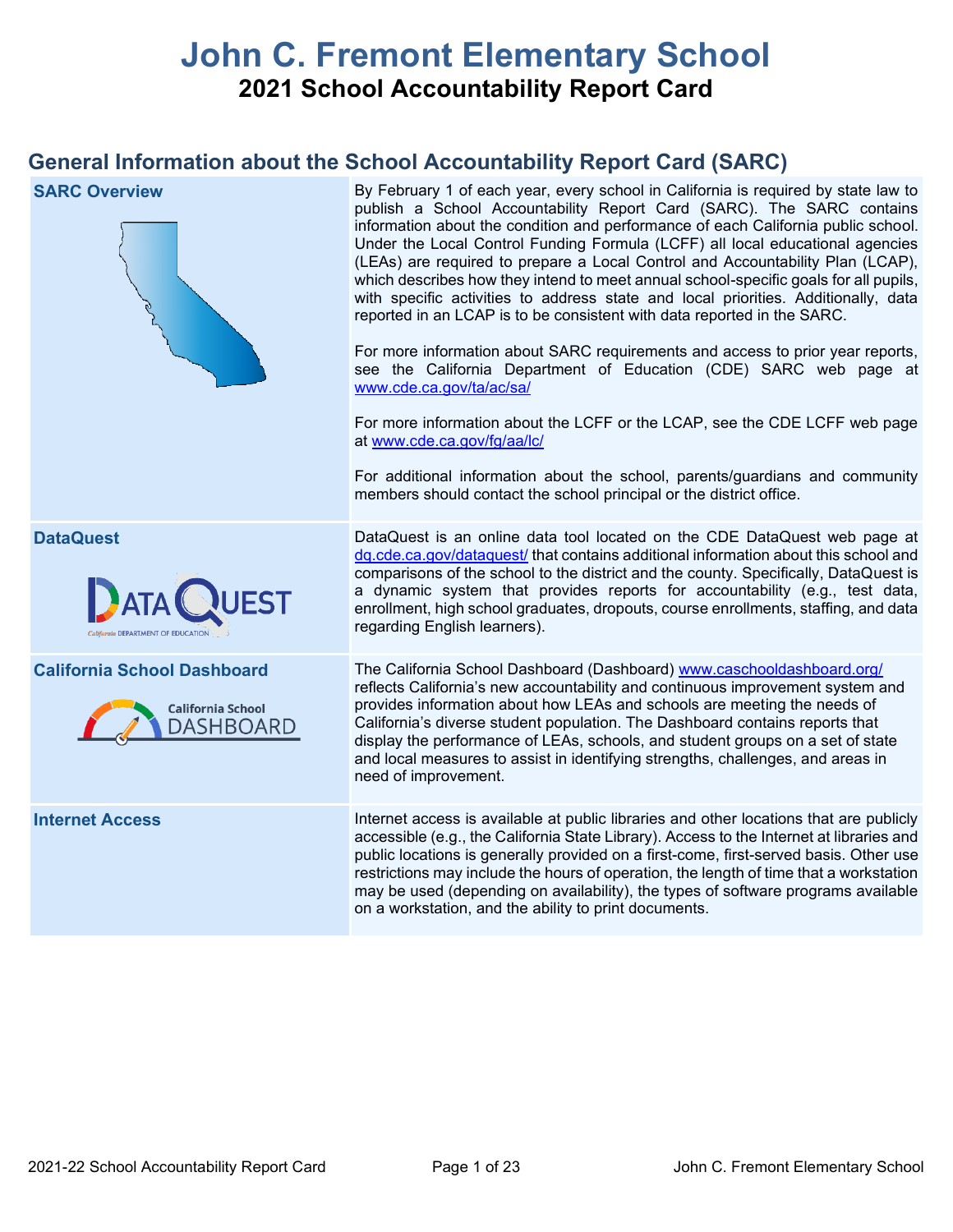## **2021-22 School Contact Information**

| <b>School Name</b>                       | John C. Fremont Elementary School |  |  |  |  |
|------------------------------------------|-----------------------------------|--|--|--|--|
| <b>Street</b>                            | 607 Texas Street                  |  |  |  |  |
| City, State, Zip                         | Bakersfield, CA 93307             |  |  |  |  |
| <b>Phone Number</b>                      | 661-631-5280                      |  |  |  |  |
| <b>Principal</b>                         | Teresa Arambula                   |  |  |  |  |
| <b>Email Address</b>                     | arambulat@bcsd.com                |  |  |  |  |
| <b>School Website</b>                    | www.bcsd.com/fremont              |  |  |  |  |
| <b>County-District-School (CDS) Code</b> | 15-63321-6008940                  |  |  |  |  |

| 2021-22 District Contact Information |                                         |  |  |  |
|--------------------------------------|-----------------------------------------|--|--|--|
| <b>District Name</b>                 | <b>Bakersfield City School District</b> |  |  |  |
| <b>Phone Number</b>                  | 661-631-4600                            |  |  |  |
| Superintendent                       | Mark Luque                              |  |  |  |
| <b>Email Address</b>                 | supt@bcsd.com                           |  |  |  |
| <b>District Website Address</b>      | www.bcsd.com                            |  |  |  |

## **2021-22 School Overview**

John C. Fremont Elementary School has a record for improvement, a faculty that is professionally skilled and personally committed to meeting the learning needs of students and a student body which is enthusiastic and motivated to perform well.

John C. Fremont School is a STEAM Academy School located in Southeast Bakersfield on a 13-acre site. The School is open Monday through Friday from 7:30 a.m. until 5:30 p.m. and serves Pre-K through 6th grade students.

The mission of Fremont School is to educate and inspire all students to reach their maximum potential, become productive citizens of a rapidly changing society and to create a positive learning environment that fosters the love and importance of reading and STEAM.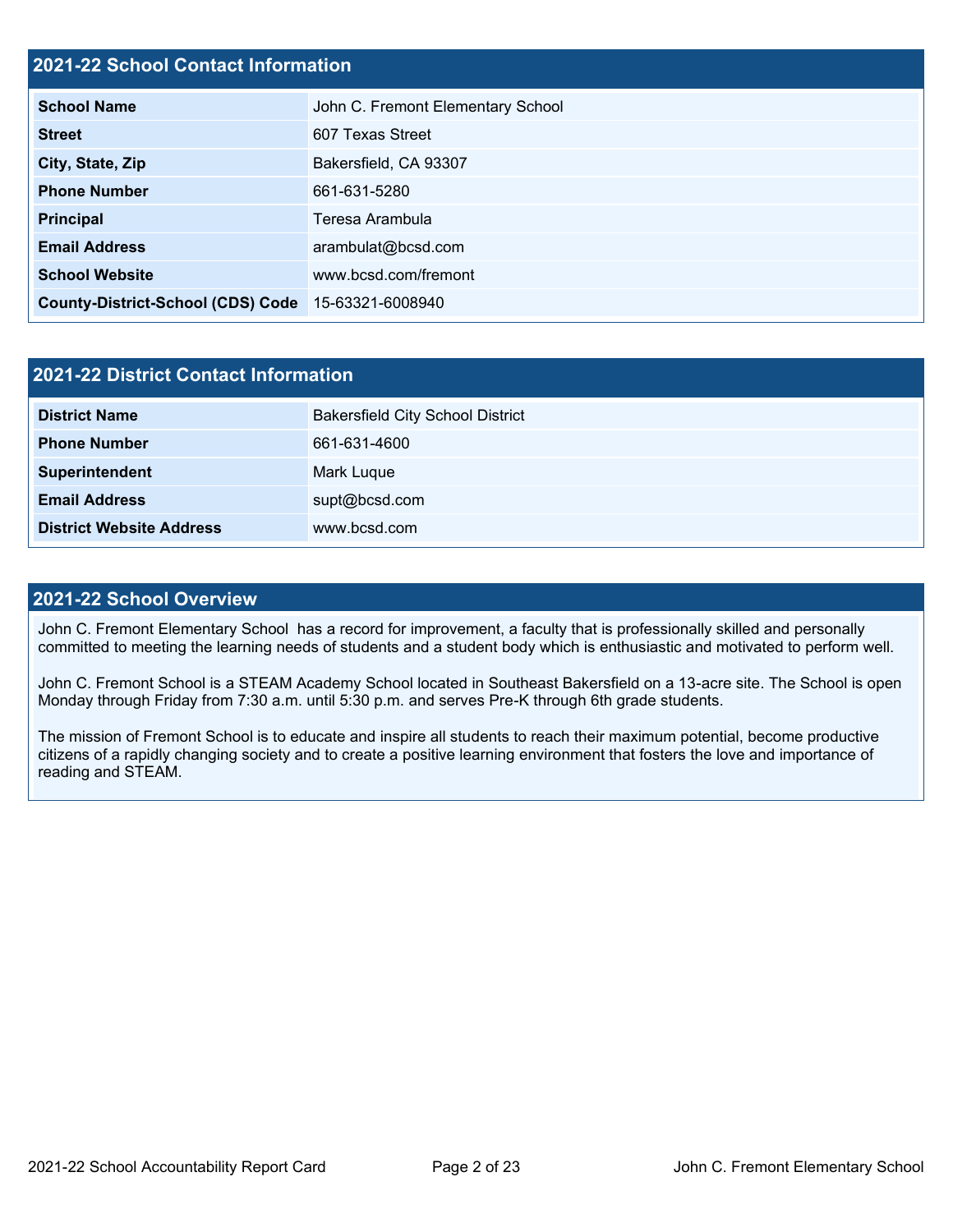# **About this School**

| 2020-21 Student Enrollment by Grade Level |                           |  |  |  |  |
|-------------------------------------------|---------------------------|--|--|--|--|
| <b>Grade Level</b>                        | <b>Number of Students</b> |  |  |  |  |
| Kindergarten                              | 90                        |  |  |  |  |
| Grade 1                                   | 101                       |  |  |  |  |
| Grade 2                                   | 113                       |  |  |  |  |
| Grade 3                                   | 100                       |  |  |  |  |
| Grade 4                                   | 110                       |  |  |  |  |
| Grade 5                                   | 113                       |  |  |  |  |
| Grade 6                                   | 99                        |  |  |  |  |
| <b>Total Enrollment</b>                   | 726                       |  |  |  |  |

# **2020-21 Student Enrollment by Student Group**

| <b>Student Group</b>                   | <b>Percent of Total Enrollment</b> |
|----------------------------------------|------------------------------------|
| Female                                 | 49.3                               |
| <b>Male</b>                            | 50.7                               |
| American Indian or Alaska Native       | 0.1                                |
| <b>Asian</b>                           | 0.7                                |
| <b>Black or African American</b>       | 8.3                                |
| <b>Filipino</b>                        | 0.1                                |
| <b>Hispanic or Latino</b>              | 86.8                               |
| Native Hawaiian or Pacific Islander    | 0.3                                |
| <b>Two or More Races</b>               | $\mathbf 1$                        |
| <b>White</b>                           | 2.8                                |
| <b>English Learners</b>                | 37.9                               |
| <b>Foster Youth</b>                    | 0.4                                |
| <b>Homeless</b>                        | 2.6                                |
| <b>Socioeconomically Disadvantaged</b> | 98.9                               |
| <b>Students with Disabilities</b>      | 6.3                                |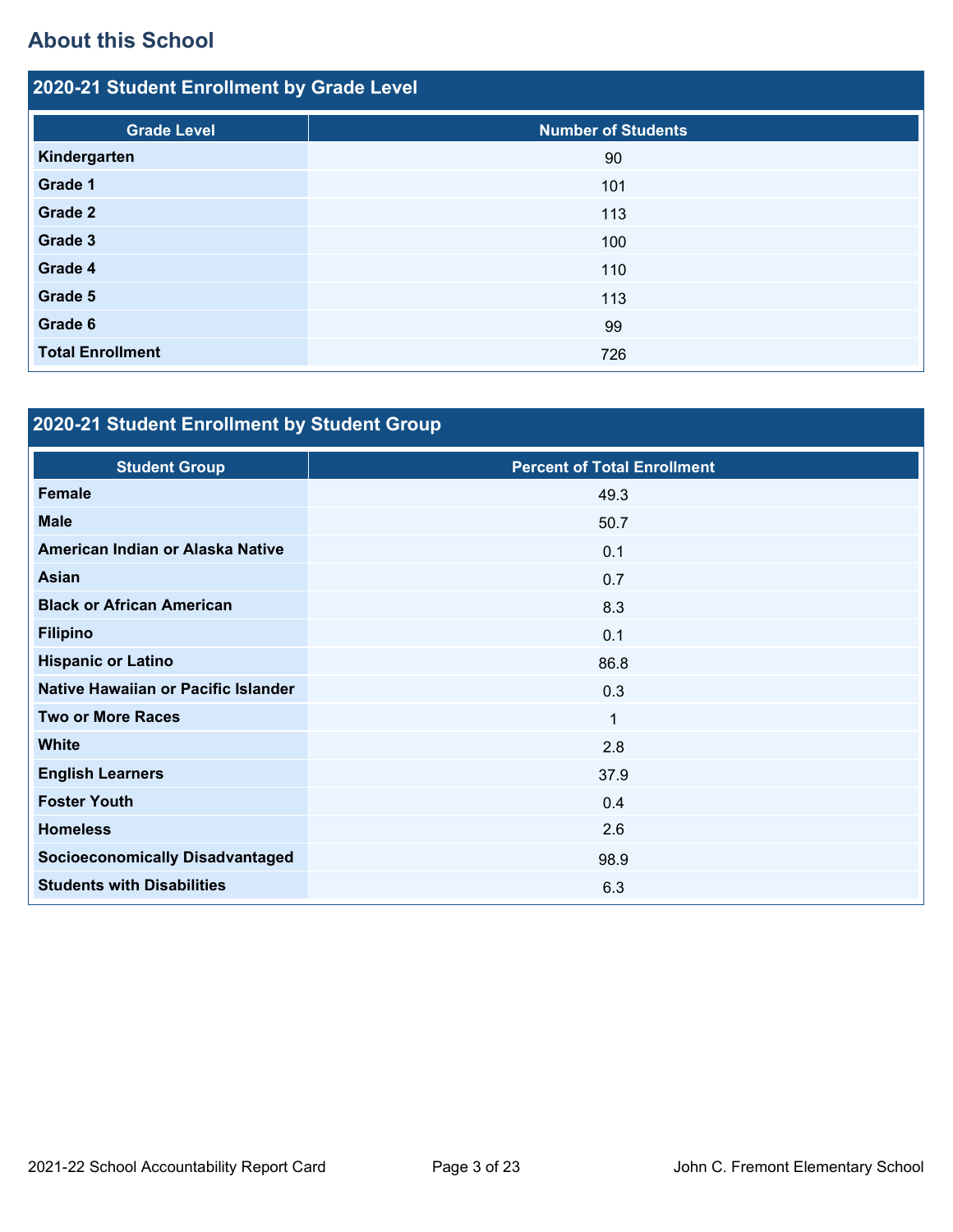## **A. Conditions of Learning State Priority: Basic**

The SARC provides the following information relevant to the State priority: Basic (Priority 1):

- Degree to which teachers are appropriately assigned and fully credentialed in the subject area and for the pupils they are teaching;
	- Pupils have access to standards-aligned instructional materials; and
- School facilities are maintained in good repair

Note: For more information refer to the Updated Teacher Equity Definitions web page at<https://www.cde.ca.gov/pd/ee/teacherequitydefinitions.asp>

## **2019-20 Teacher Preparation and Placement**

| <b>Authorization/Assignment</b>                                                                 | 2019-20 |
|-------------------------------------------------------------------------------------------------|---------|
| Fully (Preliminary or Clear) Credentialed for Subject and Student Placement (properly assigned) |         |
| Intern Credential Holders Properly Assigned                                                     |         |
| Teachers Without Credentials and Misassignments ("ineffective" under ESSA)                      |         |
| Credentialed Teachers Assigned Out-of-Field ("out-of-field" under ESSA)                         |         |
| <b>Unknown</b>                                                                                  |         |
| <b>Total Teaching Positions</b>                                                                 |         |
|                                                                                                 |         |

Note: The data in this table is based on Full Time Equivalent (FTE) status. One FTE equals one staff member working full time; one FTE could also represent two staff members who each work 50 percent of full time. Additionally, an assignment is defined as a position that an educator is assigned to based on setting, subject, and grade level. An authorization is defined as the services that an educator is authorized to provide to students.

## **2019-20 Teachers Without Credentials and Misassignments (considered "ineffective" under ESSA)**

| <b>Authorization/Assignment</b>                              | 2019-20 |
|--------------------------------------------------------------|---------|
| <b>Permits and Waivers</b>                                   |         |
| <b>Misassignments</b>                                        |         |
| <b>Vacant Positions</b>                                      |         |
| <b>Total Teachers Without Credentials and Misassignments</b> |         |

## **2019-20 Credentialed Teachers Assigned Out-of-Field (considered "out-of-field" under ESSA)**

| <b>Indicator</b>                                              | 2019-20 |
|---------------------------------------------------------------|---------|
| <b>Credentialed Teachers Authorized on a Permit or Waiver</b> |         |
| <b>Local Assignment Options</b>                               |         |
| <b>Total Out-of-Field Teachers</b>                            |         |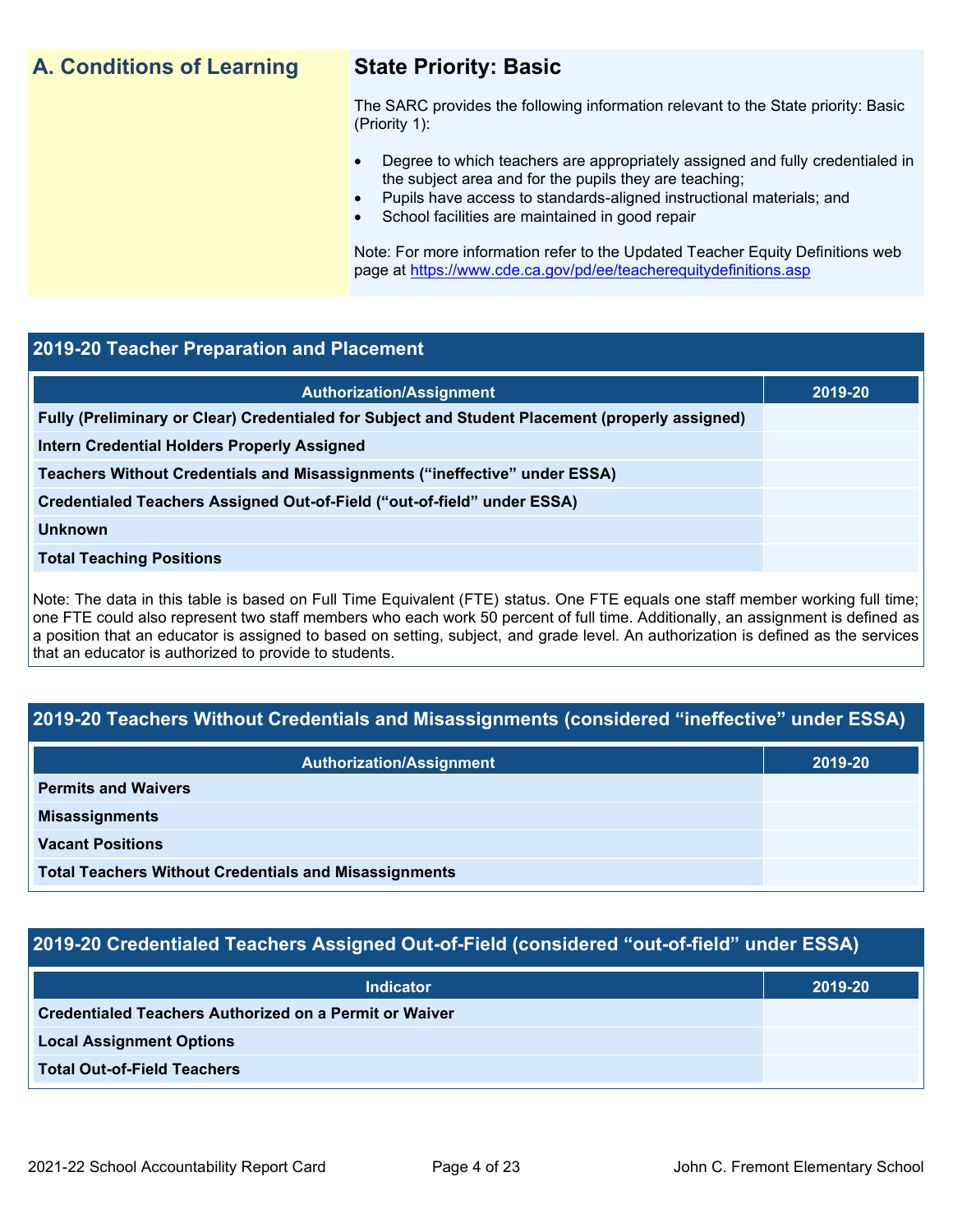## **2019-20 Class Assignments**

| <b>Indicator</b>                                                                                                                                    | 2019-20 |
|-----------------------------------------------------------------------------------------------------------------------------------------------------|---------|
| <b>Misassignments for English Learners</b><br>(a percentage of all the classes with English learners taught by teachers that are misassigned)       |         |
| No credential, permit or authorization to teach<br>(a percentage of all the classes taught by teachers with no record of an authorization to teach) |         |

## **2021-22 Quality, Currency, Availability of Textbooks and Other Instructional Materials**

Every student is provided with sufficient and standards-aligned textbooks or other instructional materials.

#### **Year and month in which the data were collected** September, 2021

| <b>Subject</b>                | Textbooks and Other Instructional Materials/year of<br><b>Adoption</b>                                                                                                                                                                                                                                   | <b>From</b><br><b>Most</b><br><b>Recent</b><br><b>Adoption</b> | <b>Percent</b><br><b>Students</b><br><b>Lacking Own</b><br><b>Assigned</b><br>Copy |
|-------------------------------|----------------------------------------------------------------------------------------------------------------------------------------------------------------------------------------------------------------------------------------------------------------------------------------------------------|----------------------------------------------------------------|------------------------------------------------------------------------------------|
| <b>Reading/Language Arts</b>  | Grades TK-5: Benchmark Education Company, Benchmark<br>Advance California; Benchmark Adelante California, 2018<br>Grades 6-8: McGraw Hill, Study Sync, 2018<br>Grades TK-5: Benchmark Education Company, Benchmark<br>Advance (How English Works) (ELD), 2018<br>Grades 6-8: HMH, English 3D (ELD), 2017 | Yes                                                            | 0%                                                                                 |
| <b>Mathematics</b>            | Grades K-5: McGraw Hill, McGraw Hill My Math, 2013<br>Grades 6-8: McGraw Hill, McGraw Hill California Math,<br>Courses 1-3, 2013<br>Grade 7: McGraw Hill, Glencoe Math Accelerated, 2013<br>Grade 8: McGraw Hill, Glencoe Algebra 1, 2013                                                                | Yes                                                            | 0%                                                                                 |
| <b>Science</b>                | Grades K-5: Houghton Mifflin, Houghton Mifflin California<br>Science, 2007<br>Grades 6-8: Holt, Rinehart & Winston, Holt California<br>Science: Earth, Life and Physical Science, 2007                                                                                                                   | Yes                                                            | $0\%$                                                                              |
| <b>History-Social Science</b> | Grades K-5: Harcourt School Publishers, Reflections, 2007<br>Grade 6: Pearson Education, myWorld Ancient Civilizations,<br>2019<br>Grade 7: Pearson Education, myWorld Medieval And Modern<br><b>Times, 2019</b><br>Grade 8: Pearson Education, myWorld Growth and Conflict,<br>2019                     | Yes                                                            | 0%                                                                                 |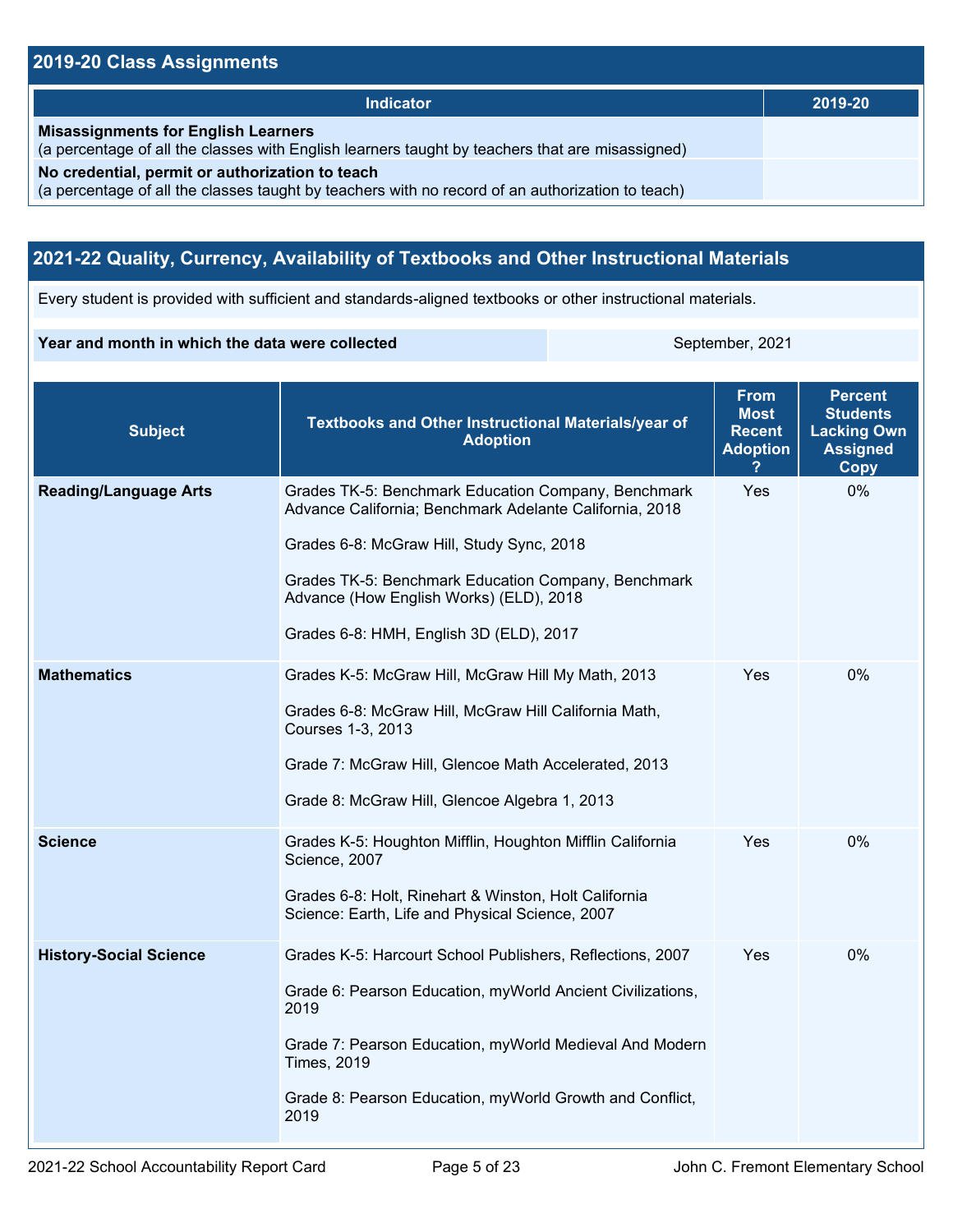| <b>Visual and Performing Arts</b> | Grades TK-6 (Elementary): The California Arts Project, BCSD<br>Course of Study TK-5 (Online), 2019 | Yes | 0% |
|-----------------------------------|----------------------------------------------------------------------------------------------------|-----|----|
|                                   | Grades 6-8 (Jr Hi/Middle School): Pearson Scott Foresman,<br>Pearson/Scott Foresman, Art, 2007     |     |    |
|                                   | Grades 6-8: Silver Burdett, Silver Burdett Making Music, 2007                                      |     |    |

## **School Facility Conditions and Planned Improvements**

Fremont School was built in 1954 and modernized in 1992. It sits on 13.28 acres of which 5.94 acres is playground. This school has 36 classrooms, a multi-purpose facility, library, two learning center, CAI lab, two STEAM classrooms, instructional materials center, 2 pre-k classrooms, speech room, conference room, after school STEAM office, parent center with a FACE. The campus has a staff lounge.

The custodial staff adheres to a two times per week cleaning schedule that includes classrooms, restrooms, cafeteria and kitchen areas.

The District's Mobile Maintenance Team visits the school site at least twice a year. Maintenance emergencies are addressed immediately. District personnel maintains the grounds at least once every two weeks.

This site also is maintained to ensure a clean, safe, and functional facility as determined pursuant to a Facility Inspection Tool developed by the State of California Office of Public School Construction.

#### **Year and month of the most recent FIT report** 11/9/2021 11/9/2021

| <b>System Inspected</b>                                                | <b>Rate</b><br>Good       | <b>Rate</b><br>Fair | Rate<br>Poor | <b>Repair Needed and Action Taken or Planned</b> |
|------------------------------------------------------------------------|---------------------------|---------------------|--------------|--------------------------------------------------|
| <b>Systems:</b><br>Gas Leaks, Mechanical/HVAC, Sewer                   | X                         |                     |              |                                                  |
| Interior:<br><b>Interior Surfaces</b>                                  | X                         |                     |              |                                                  |
| <b>Cleanliness:</b><br>Overall Cleanliness, Pest/Vermin Infestation    | $\boldsymbol{\mathsf{X}}$ |                     |              |                                                  |
| <b>Electrical</b>                                                      | X                         |                     |              |                                                  |
| <b>Restrooms/Fountains:</b><br>Restrooms, Sinks/ Fountains             | $\times$                  |                     |              |                                                  |
| Safety:<br>Fire Safety, Hazardous Materials                            | X                         |                     |              |                                                  |
| Structural:<br>Structural Damage, Roofs                                | X                         |                     |              |                                                  |
| External:<br>Playground/School Grounds, Windows/<br>Doors/Gates/Fences | X                         |                     |              |                                                  |

| <b>Overall Facility Rate</b> |      |      |      |  |  |  |
|------------------------------|------|------|------|--|--|--|
| <b>Exemplary</b>             | Good | Fair | Poor |  |  |  |
|                              |      |      |      |  |  |  |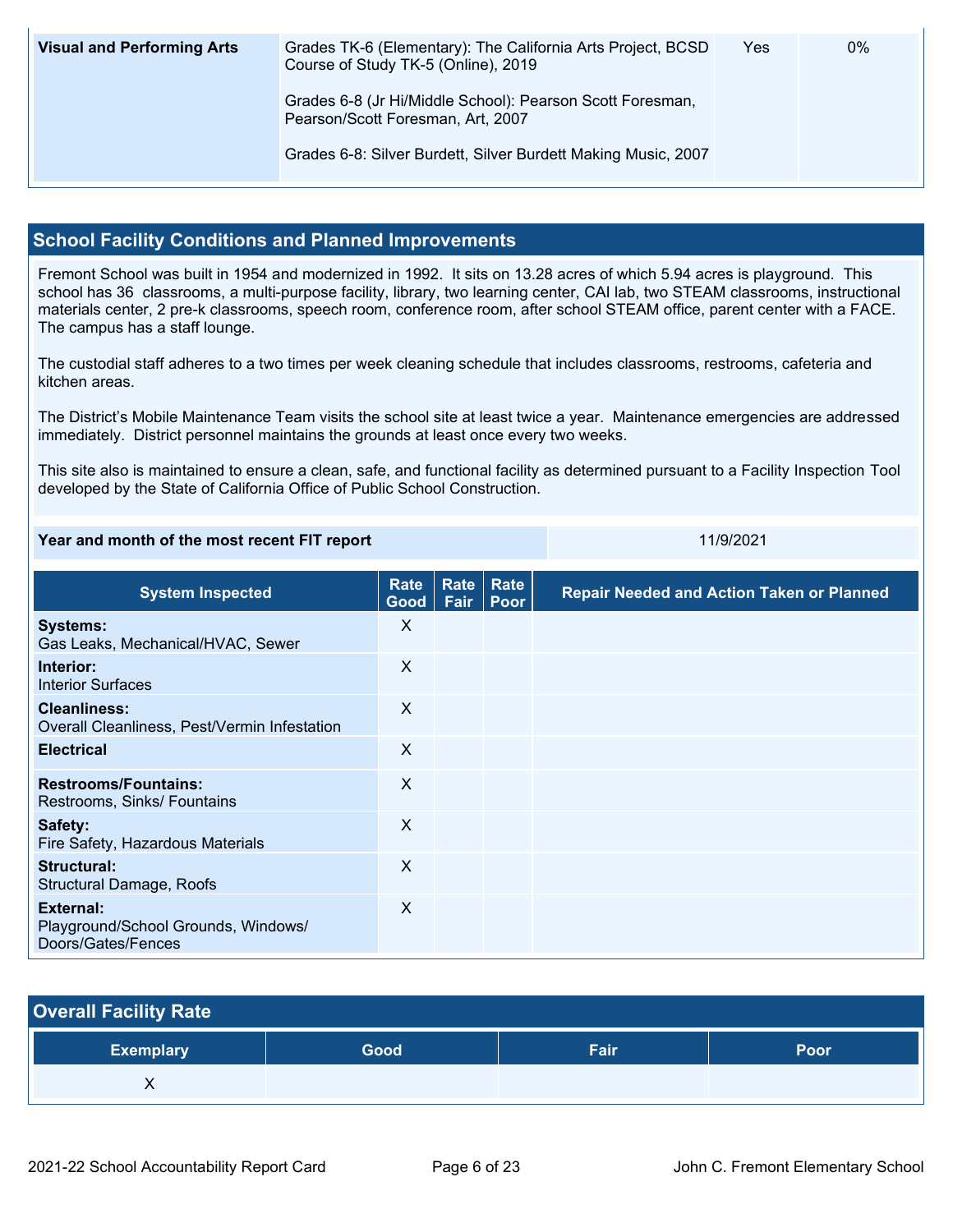## **B. Pupil Outcomes State Priority: Pupil Achievement**

The SARC provides the following information relevant to the State priority: Pupil Achievement (Priority 4):

#### **Statewide Assessments**

(i.e., California Assessment of Student Performance and Progress [CAASPP] System includes the Smarter Balanced Summative Assessments for students in the general education population and the California Alternate Assessments [CAAs] for English language arts/literacy [ELA] and mathematics given in grades three through eight and grade eleven. Only eligible students may participate in the administration of the CAAs. CAAs items are aligned with alternate achievement standards, which are linked with the Common Core State Standards [CCSS] for students with the most significant cognitive disabilities).

The CAASPP System encompasses the following assessments and student participation requirements:

- 1. **Smarter Balanced Summative Assessments and CAAs for ELA** in grades three through eight and grade eleven.
- 2. **Smarter Balanced Summative Assessments and CAAs for mathematics** in grades three through eight and grade eleven.
- 3. **California Science Test (CAST) and CAAs for Science** in grades five, eight, and once in high school (i.e., grade ten, eleven, or twelve).

#### **SARC Reporting in the 2020-2021 School Year Only**

Where the most viable option, LEAs were required to administer the statewide summative assessment in ELA and mathematics. Where a statewide summative assessment was not the most viable option for the LEA (or for one or more gradelevel[s] within the LEA) due to the pandemic, LEAs were allowed to report results from a different assessment that met the criteria established by the State Board of Education (SBE) on March 16, 2021. The assessments were required to be:

- Aligned with CA CCSS for ELA and mathematics;
- Available to students in grades 3 through 8, and grade 11; and
- Uniformly administered across a grade, grade span, school, or district to all eligible students.

#### **Options**

Note that the CAAs could only be administered in-person following health and safety requirements. If it was not viable for the LEA to administer the CAAs in person with health and safety guidelines in place, the LEA was directed to not administer the tests. There were no other assessment options available for the CAAs. Schools administered the Smarter Balanced Summative Assessments for ELA and mathematics, other assessments that meet the SBE criteria, or a combination of both, and they could only choose one of the following:

- Smarter Balanced ELA and mathematics summative assessments;
- Other assessments meeting the SBE criteria; or
- Combination of Smarter Balanced ELA and mathematics summative assessments and other assessments.

The percentage of students who have successfully completed courses that satisfy the requirements for entrance to the University of California and the California State University, or career technical education sequences or programs of study.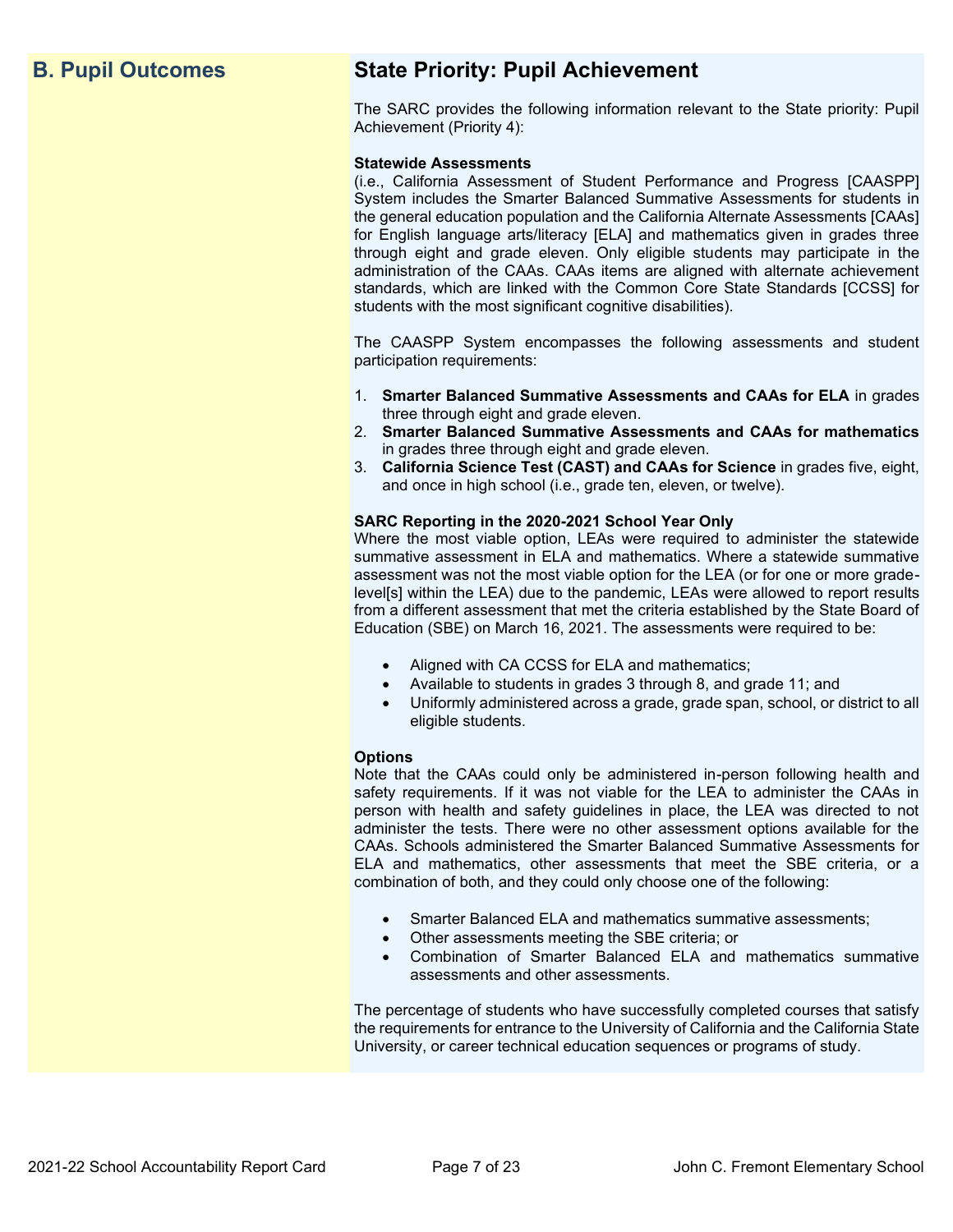## **Percentage of Students Meeting or Exceeding the State Standard on CAASPP**

This table displays CAASPP test results in ELA and mathematics for all students grades three through eight and grade eleven taking and completing a state-administered assessment.

The 2019-2020 data cells with N/A values indicate that the 2019-2020 data are not available due to the COVID-19 pandemic and resulting summative test suspension. The Executive Order N-30-20 was issued which waived the assessment, accountability, and reporting requirements for the 2019-2020 school year.

The 2020-2021 data cells have N/A values because these data are not comparable to other year data due to the COVID-19 pandemic during the 2020-2021 school year. Where the CAASPP assessments in ELA and/or mathematics is not the most viable option, the LEAs were allowed to administer local assessments. Therefore, the 2020-2021 data between school years for the school, district, state are not an accurate comparison. As such, it is inappropriate to compare results of the 2020-2021 school year to other school years.

| Subject                                                              | <b>School</b><br>2019-20 | <b>School</b><br>2020-21 | <b>District</b><br>2019-20 | <b>District</b><br>2020-21 | <b>State</b><br>2019-20 | <b>State</b><br>2020-21 |
|----------------------------------------------------------------------|--------------------------|--------------------------|----------------------------|----------------------------|-------------------------|-------------------------|
| <b>English Language Arts/Literacy</b><br>$\left($ grades 3-8 and 11) | N/A                      | N/A                      | N/A                        | N/A                        | N/A                     | N/A                     |
| <b>Mathematics</b><br>$(grades 3-8 and 11)$                          | N/A                      | N/A                      | N/A                        | N/A                        | N/A                     | N/A                     |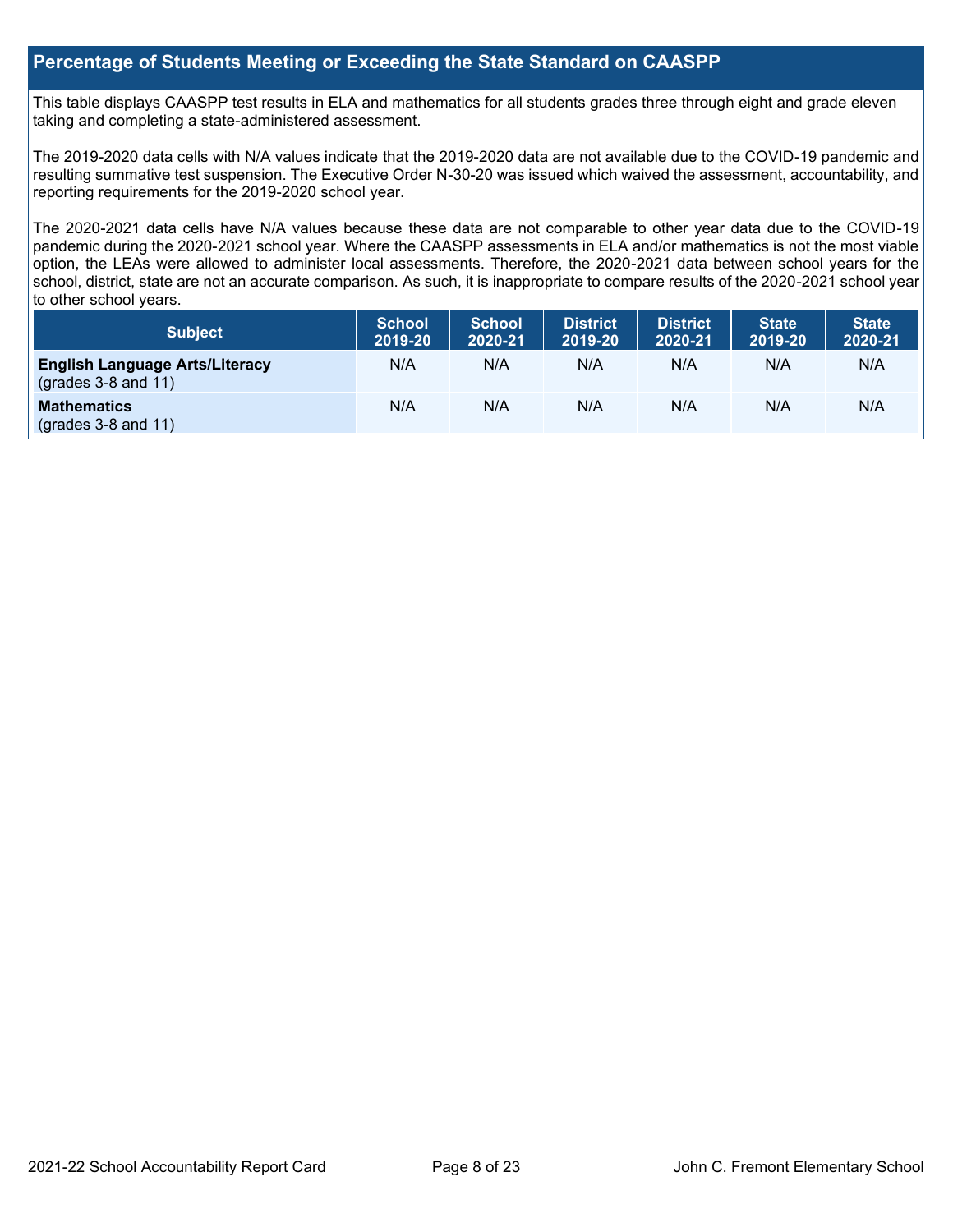## **2020-21 CAASPP Test Results in ELA by Student Group**

This table displays CAASPP test results in ELA by student group for students grades three through eight and grade eleven taking and completing a state-administered assessment. The CDE will populate this table for schools in cases where the school administered the CAASPP assessment. In cases where the school administered a local assessment instead of CAASPP, the CDE will populate this table with "NT" values, meaning this school did not test students using the CAASPP. See the local assessment(s) table for more information.

| <b>CAASPP</b><br><b>Student Groups</b>               | <b>CAASPP</b><br><b>Total</b><br><b>Enrollment</b> | <b>CAASPP</b><br><b>Number</b><br><b>Tested</b> | <b>CAASPP</b><br><b>Percent</b><br><b>Tested</b> | <b>CAASPP</b><br><b>Percent</b><br><b>Not Tested</b> | <b>CAASPP</b><br><b>Percent</b><br><b>Met or</b><br><b>Exceeded</b> |
|------------------------------------------------------|----------------------------------------------------|-------------------------------------------------|--------------------------------------------------|------------------------------------------------------|---------------------------------------------------------------------|
| <b>All Students</b>                                  | 429                                                | <b>NT</b>                                       | <b>NT</b>                                        | <b>NT</b>                                            | <b>NT</b>                                                           |
| <b>Female</b>                                        | 209                                                | <b>NT</b>                                       | <b>NT</b>                                        | <b>NT</b>                                            | <b>NT</b>                                                           |
| <b>Male</b>                                          | 220                                                | <b>NT</b>                                       | <b>NT</b>                                        | <b>NT</b>                                            | <b>NT</b>                                                           |
| American Indian or Alaska Native                     | $- -$                                              | <b>NT</b>                                       | <b>NT</b>                                        | <b>NT</b>                                            | <b>NT</b>                                                           |
| <b>Asian</b>                                         | --                                                 | <b>NT</b>                                       | <b>NT</b>                                        | <b>NT</b>                                            | <b>NT</b>                                                           |
| <b>Black or African American</b>                     | 32                                                 | <b>NT</b>                                       | <b>NT</b>                                        | <b>NT</b>                                            | <b>NT</b>                                                           |
| <b>Filipino</b>                                      | $\mathbf 0$                                        | $\mathbf 0$                                     | $\mathbf 0$                                      | $\mathbf 0$                                          | $\mathbf 0$                                                         |
| <b>Hispanic or Latino</b>                            | 373                                                | <b>NT</b>                                       | <b>NT</b>                                        | <b>NT</b>                                            | <b>NT</b>                                                           |
| Native Hawaiian or Pacific Islander                  | $\mathbf 0$                                        | $\mathbf 0$                                     | $\mathbf 0$                                      | $\mathbf 0$                                          | 0                                                                   |
| <b>Two or More Races</b>                             | --                                                 | <b>NT</b>                                       | <b>NT</b>                                        | <b>NT</b>                                            | <b>NT</b>                                                           |
| <b>White</b>                                         | 13                                                 | <b>NT</b>                                       | <b>NT</b>                                        | <b>NT</b>                                            | <b>NT</b>                                                           |
| <b>English Learners</b>                              | 161                                                | <b>NT</b>                                       | <b>NT</b>                                        | <b>NT</b>                                            | <b>NT</b>                                                           |
| <b>Foster Youth</b>                                  | $\Omega$                                           | $\mathbf 0$                                     | $\mathbf 0$                                      | $\mathbf 0$                                          | $\mathbf 0$                                                         |
| <b>Homeless</b>                                      | 28                                                 | <b>NT</b>                                       | <b>NT</b>                                        | <b>NT</b>                                            | <b>NT</b>                                                           |
| <b>Military</b>                                      | $\mathbf 0$                                        | $\pmb{0}$                                       | 0                                                | $\mathbf 0$                                          | 0                                                                   |
| <b>Socioeconomically Disadvantaged</b>               | 423                                                | <b>NT</b>                                       | <b>NT</b>                                        | <b>NT</b>                                            | <b>NT</b>                                                           |
| <b>Students Receiving Migrant Education Services</b> | 31                                                 | <b>NT</b>                                       | <b>NT</b>                                        | <b>NT</b>                                            | NT                                                                  |
| <b>Students with Disabilities</b>                    | 36                                                 | <b>NT</b>                                       | <b>NT</b>                                        | <b>NT</b>                                            | <b>NT</b>                                                           |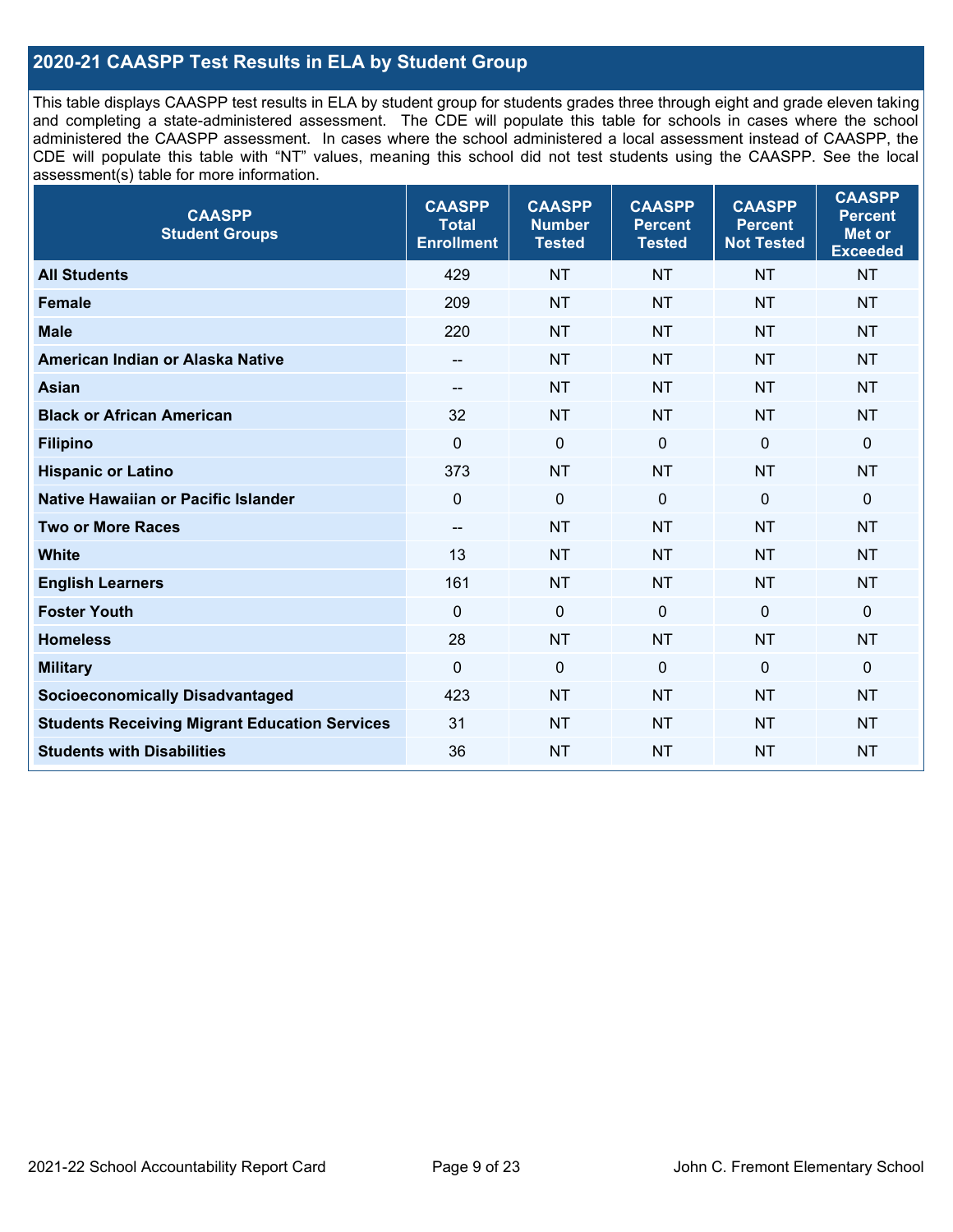## **2020-21 CAASPP Test Results in Math by Student Group**

This table displays CAASPP test results in Math by student group for students grades three through eight and grade eleven taking and completing a state-administered assessment. The CDE will populate this table for schools in cases where the school administered the CAASPP assessment. In cases where the school administered a local assessment instead of CAASPP, the CDE will populate this table with "NT" values, meaning this school did not test students using the CAASPP. See the local assessment(s) table for more information.

| <b>CAASPP</b><br><b>Student Groups</b>               | <b>CAASPP</b><br><b>Total</b><br><b>Enrollment</b> | <b>CAASPP</b><br><b>Number</b><br><b>Tested</b> | <b>CAASPP</b><br><b>Percent</b><br><b>Tested</b> | <b>CAASPP</b><br><b>Percent</b><br><b>Not Tested</b> | <b>CAASPP</b><br><b>Percent</b><br>Met or<br><b>Exceeded</b> |
|------------------------------------------------------|----------------------------------------------------|-------------------------------------------------|--------------------------------------------------|------------------------------------------------------|--------------------------------------------------------------|
| <b>All Students</b>                                  | 429                                                | <b>NT</b>                                       | <b>NT</b>                                        | <b>NT</b>                                            | <b>NT</b>                                                    |
| <b>Female</b>                                        | 209                                                | <b>NT</b>                                       | <b>NT</b>                                        | <b>NT</b>                                            | <b>NT</b>                                                    |
| <b>Male</b>                                          | 220                                                | <b>NT</b>                                       | <b>NT</b>                                        | <b>NT</b>                                            | <b>NT</b>                                                    |
| American Indian or Alaska Native                     | $\overline{\phantom{a}}$                           | <b>NT</b>                                       | <b>NT</b>                                        | <b>NT</b>                                            | <b>NT</b>                                                    |
| <b>Asian</b>                                         | --                                                 | <b>NT</b>                                       | <b>NT</b>                                        | <b>NT</b>                                            | <b>NT</b>                                                    |
| <b>Black or African American</b>                     | 32                                                 | <b>NT</b>                                       | <b>NT</b>                                        | <b>NT</b>                                            | <b>NT</b>                                                    |
| <b>Filipino</b>                                      | $\mathbf 0$                                        | $\mathbf 0$                                     | $\mathbf{0}$                                     | $\mathbf 0$                                          | 0                                                            |
| <b>Hispanic or Latino</b>                            | 373                                                | <b>NT</b>                                       | <b>NT</b>                                        | <b>NT</b>                                            | <b>NT</b>                                                    |
| Native Hawaiian or Pacific Islander                  | $\mathbf 0$                                        | $\mathbf 0$                                     | $\mathbf{0}$                                     | $\overline{0}$                                       | 0                                                            |
| <b>Two or More Races</b>                             | $\overline{\phantom{a}}$                           | <b>NT</b>                                       | <b>NT</b>                                        | <b>NT</b>                                            | <b>NT</b>                                                    |
| <b>White</b>                                         | 13                                                 | <b>NT</b>                                       | <b>NT</b>                                        | <b>NT</b>                                            | <b>NT</b>                                                    |
| <b>English Learners</b>                              | 161                                                | <b>NT</b>                                       | <b>NT</b>                                        | <b>NT</b>                                            | <b>NT</b>                                                    |
| <b>Foster Youth</b>                                  | $\Omega$                                           | $\mathbf 0$                                     | $\mathbf{0}$                                     | $\mathbf 0$                                          | 0                                                            |
| <b>Homeless</b>                                      | 28                                                 | <b>NT</b>                                       | <b>NT</b>                                        | <b>NT</b>                                            | <b>NT</b>                                                    |
| <b>Military</b>                                      | $\mathbf 0$                                        | $\pmb{0}$                                       | $\mathbf 0$                                      | $\mathbf 0$                                          | 0                                                            |
| <b>Socioeconomically Disadvantaged</b>               | 423                                                | <b>NT</b>                                       | <b>NT</b>                                        | <b>NT</b>                                            | <b>NT</b>                                                    |
| <b>Students Receiving Migrant Education Services</b> | 31                                                 | <b>NT</b>                                       | <b>NT</b>                                        | <b>NT</b>                                            | <b>NT</b>                                                    |
| <b>Students with Disabilities</b>                    | 36                                                 | <b>NT</b>                                       | <b>NT</b>                                        | <b>NT</b>                                            | <b>NT</b>                                                    |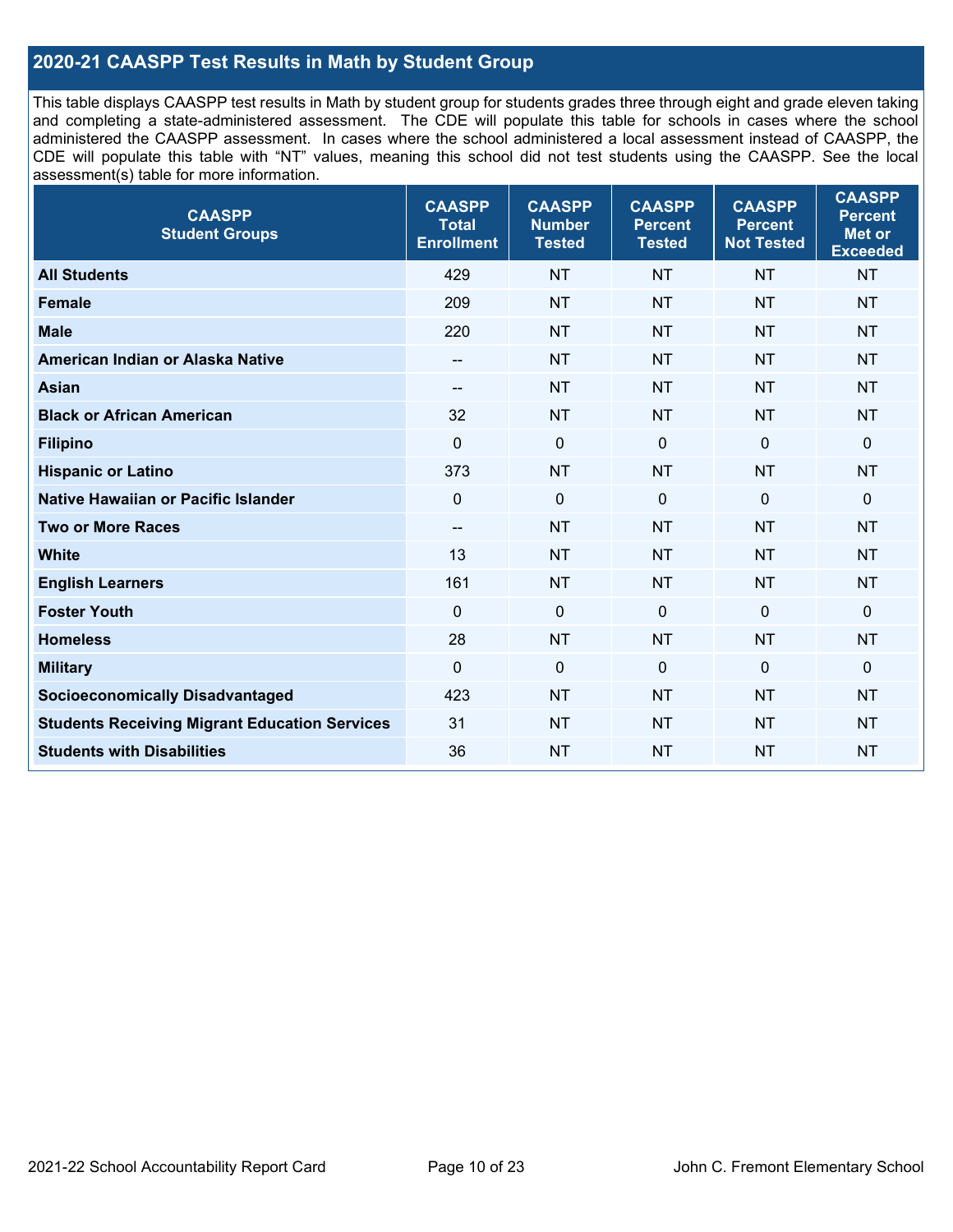## **2020-21 Local Assessment Test Results in ELA by Student Group**

This table displays Local Assessment test results in ELA by student group for students grades three through eight and grade eleven. LEAs/schools will populate this table for schools in cases where the school administered a local assessment. In cases where the school administered the CAASPP assessment, LEAs/schools will populate this table with "N/A" values in all cells, meaning this table is Not Applicable for this school.

| <b>STAR</b><br><b>Student Groups</b>                                                                                            | <b>STAR</b><br><b>Total</b><br><b>Enrollment</b> | <b>STAR</b><br><b>Number</b><br><b>Tested</b> | <b>STAR</b><br><b>Percent</b><br><b>Tested</b> | <b>STAR</b><br><b>Percent</b><br><b>Not Tested</b> | <b>STAR</b><br><b>Percent</b><br><b>At or Above</b><br><b>Grade Level</b> |
|---------------------------------------------------------------------------------------------------------------------------------|--------------------------------------------------|-----------------------------------------------|------------------------------------------------|----------------------------------------------------|---------------------------------------------------------------------------|
| <b>All Students</b>                                                                                                             | 423                                              | 423                                           | 100.00%                                        | $0.00\%$                                           | 13.70%                                                                    |
| <b>Female</b>                                                                                                                   | 206                                              | 205                                           | 99.50%                                         | 0.50%                                              | 15.10%                                                                    |
| <b>Male</b>                                                                                                                     | 218                                              | 218                                           | 100.00%                                        | 0.00%                                              | 12.40%                                                                    |
| American Indian or Alaska Native                                                                                                | --                                               | $\overline{\phantom{m}}$                      | --                                             |                                                    | --                                                                        |
| <b>Asian</b>                                                                                                                    | $\overline{\phantom{a}}$                         | $\overline{\phantom{m}}$                      | --                                             |                                                    | $\qquad \qquad -$                                                         |
| <b>Black or African American</b>                                                                                                | 32                                               | 32                                            | 100.00%                                        | 0.00%                                              | 6.30%                                                                     |
| <b>Filipino</b>                                                                                                                 | $\overline{\phantom{a}}$                         | $\overline{\phantom{m}}$                      | --                                             | --                                                 | --                                                                        |
| <b>Hispanic or Latino</b>                                                                                                       | 370                                              | 369                                           | 99.70%                                         | 0.30%                                              | 14.10%                                                                    |
| Native Hawaiian or Pacific Islander                                                                                             | --                                               | $\overline{\phantom{m}}$                      | --                                             |                                                    |                                                                           |
| <b>Two or More Races</b>                                                                                                        | --                                               | --                                            |                                                |                                                    | --                                                                        |
| <b>White</b>                                                                                                                    | 12                                               | 12                                            | 100.00%                                        | $0.00\%$                                           | 33.30%                                                                    |
| <b>English Learners</b>                                                                                                         | 160                                              | 146                                           | 91.30%                                         | 8.80%                                              | 1.40%                                                                     |
| <b>Foster Youth</b>                                                                                                             | --                                               | $\qquad \qquad -$                             |                                                | $-$                                                | --                                                                        |
| <b>Homeless</b>                                                                                                                 | 14                                               | 14                                            | 100.00%                                        | 0.00%                                              | 0.00%                                                                     |
| <b>Military</b>                                                                                                                 | --                                               | $\overline{\phantom{a}}$                      | --                                             | $\overline{\phantom{a}}$                           | $\overline{\phantom{a}}$                                                  |
| <b>Socioeconomically Disadvantaged</b>                                                                                          | 416                                              | 412                                           | 99.00%                                         | 1.00%                                              | 13.90%                                                                    |
| <b>Students Receiving Migrant Education Services</b>                                                                            | 24                                               | 20                                            | 83.30%                                         | 16.70%                                             | 5.00%                                                                     |
| <b>Students with Disabilities</b><br>*At or above the grade-level standard in the context of the local assessment administered. | 35                                               | 34                                            | 97.10%                                         | 2.90%                                              | 5.90%                                                                     |

## **2020-21 Local Assessment Test Results in Math by Student Group**

This table displays Local Assessment test results in Math by student group for students grades three through eight and grade eleven. LEAs/schools will populate this table for schools in cases where the school administered a local assessment. In cases where the school administered the CAASPP assessment, LEAs/schools will populate this table with "N/A" values in all cells, meaning this table is Not Applicable for this school.

| <b>STAR</b><br><b>Student Groups</b> | <b>STAR</b><br><b>Total</b><br><b>Enrollment</b> | <b>STAR</b><br><b>Number</b><br><b>Tested</b> | <b>STAR</b><br><b>Percent</b><br><b>Tested</b> | <b>STAR</b><br><b>Percent</b><br><b>Not Tested</b> | <b>STAR</b><br><b>Percent</b><br><b>At or Above</b><br><b>Grade Level</b> |
|--------------------------------------|--------------------------------------------------|-----------------------------------------------|------------------------------------------------|----------------------------------------------------|---------------------------------------------------------------------------|
| <b>All Students</b>                  | 423                                              | 423                                           | 100.00%                                        | $0.00\%$                                           | 3.80%                                                                     |
| <b>Female</b>                        | 206                                              | 205                                           | 99.50%                                         | 0.50%                                              | 4.90%                                                                     |
| <b>Male</b>                          | 218                                              | 218                                           | 100.00%                                        | $0.00\%$                                           | 2.80%                                                                     |
| American Indian or Alaska Native     | $- -$                                            | $\sim$ $\sim$                                 | $- -$                                          | $- -$                                              | --                                                                        |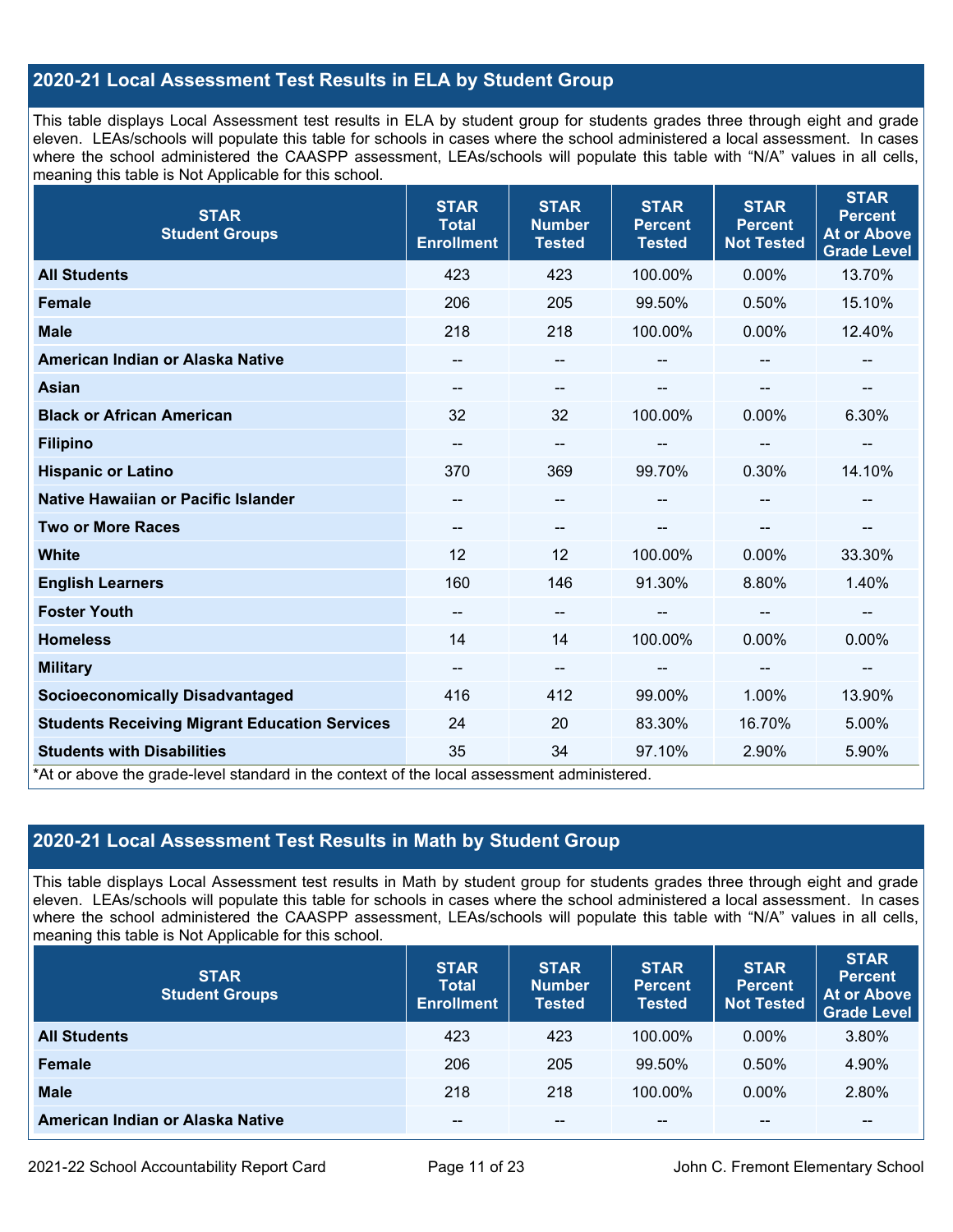| <b>Asian</b>                                                                               | $- -$             | --                       |               | --       | --       |
|--------------------------------------------------------------------------------------------|-------------------|--------------------------|---------------|----------|----------|
| <b>Black or African American</b>                                                           | 32                | 32                       | 100.00%       | $0.00\%$ | 3.10%    |
| <b>Filipino</b>                                                                            | --                | $-$                      | $- -$         | --       | --       |
| <b>Hispanic or Latino</b>                                                                  | 370               | 369                      | 99.70%        | 0.30%    | 3.80%    |
| Native Hawaiian or Pacific Islander                                                        | $\qquad \qquad -$ | $\overline{\phantom{m}}$ | --            | --       | --       |
| <b>Two or More Races</b>                                                                   | $\sim$ $\sim$     | $- -$                    | $\sim$ $\sim$ | --       | --       |
| <b>White</b>                                                                               | 12                | 12                       | 100.00%       | $0.00\%$ | $0.00\%$ |
| <b>English Learners</b>                                                                    | 160               | 147                      | 91.90%        | 8.10%    | 0.70%    |
| <b>Foster Youth</b>                                                                        | --                | --                       |               | --       | --       |
| <b>Homeless</b>                                                                            | 14                | 14                       | 100.00%       | $0.00\%$ | $0.00\%$ |
| <b>Military</b>                                                                            | --                | --                       | --            | --       | --       |
| <b>Socioeconomically Disadvantaged</b>                                                     | 416               | 411                      | 98.80%        | 1.20%    | 3.80%    |
| <b>Students Receiving Migrant Education Services</b>                                       | 24                | 20                       | 83.30%        | 16.70%   | $0.00\%$ |
| <b>Students with Disabilities</b>                                                          | 35                | 34                       | 97.10%        | 2.90%    | 0.00%    |
| *At or above the grade-level standard in the context of the local assessment administered. |                   |                          |               |          |          |

## **CAASPP Test Results in Science for All Students**

This table displays the percentage of all students grades five, eight, and High School meeting or exceeding the State Standard.

The 2019-2020 data cells with N/A values indicate that the 2019-2020 data are not available due to the COVID-19 pandemic and resulting summative testing suspension. The Executive Order N-30-20 was issued which waived the assessment, accountability, and reporting requirements for the 2019-2020 school year.

For any 2020-2021 data cells with N/T values indicate that this school did not test students using the CAASPP Science.

| <b>Subject</b>                | School<br>2019-20 | School<br>2020-21 | <b>District</b><br>2019-20 | <b>District</b><br>2020-21 | State <sup>1</sup><br>2019-20 | <b>State</b><br>2020-21 |
|-------------------------------|-------------------|-------------------|----------------------------|----------------------------|-------------------------------|-------------------------|
| <b>Science</b>                | N/A               | NΤ                | N/A                        | N1                         | N/A                           | 28.72                   |
| (grades 5, 8 and high school) |                   |                   |                            |                            |                               |                         |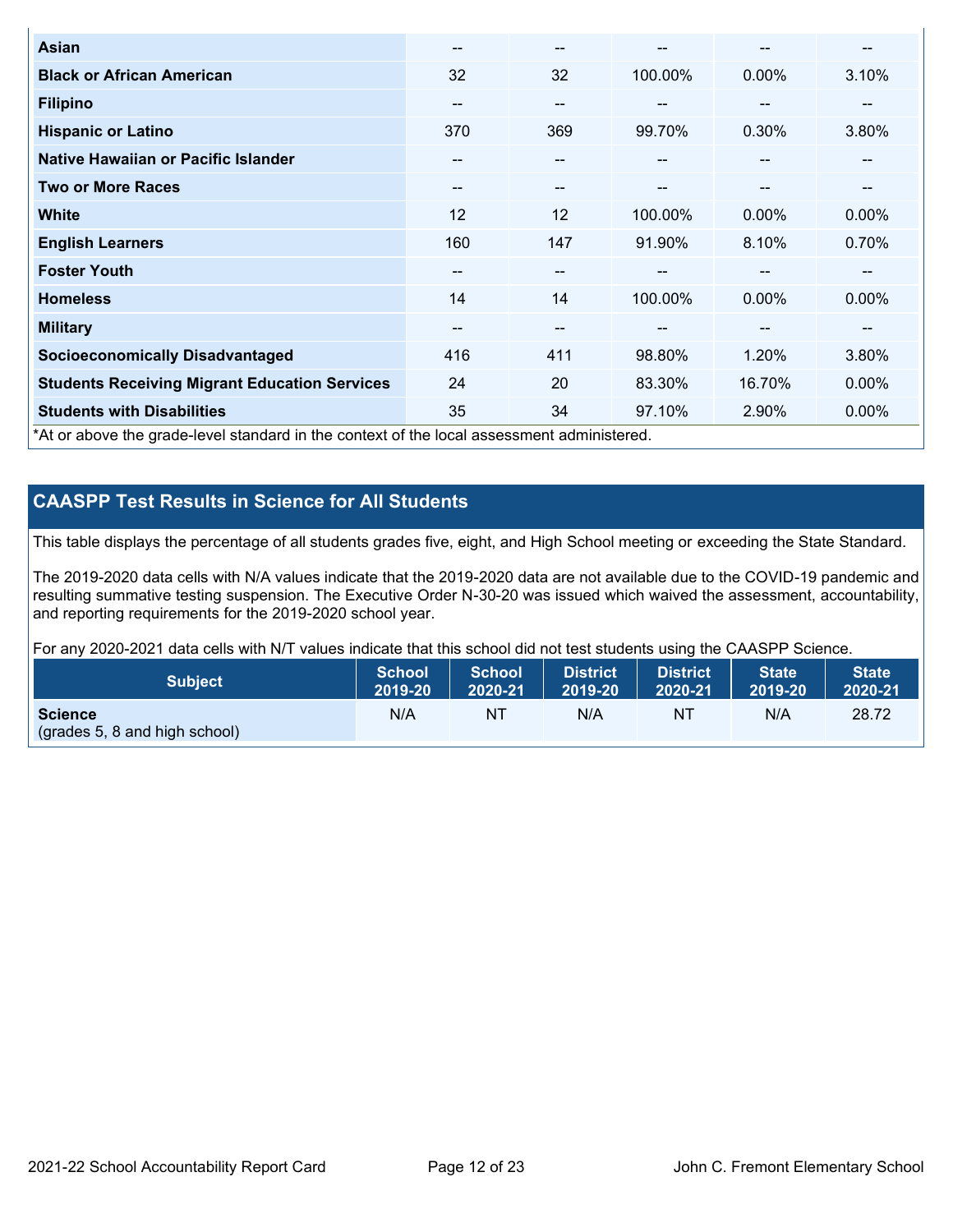## **2020-21 CAASPP Test Results in Science by Student Group**

This table displays CAASPP test results in Science by student group for students grades five, eight, and High School. For any data cells with N/T values indicate that this school did not test students using the CAASPP Science.

| <b>Student Group</b>                                 | <b>Total</b><br><b>Enrollment</b> | <b>Number</b><br><b>Tested</b> | <b>Percent</b><br><b>Tested</b> | <b>Percent</b><br><b>Not Tested</b> | <b>Percent</b><br><b>Met or</b><br><b>Exceeded</b> |
|------------------------------------------------------|-----------------------------------|--------------------------------|---------------------------------|-------------------------------------|----------------------------------------------------|
| <b>All Students</b>                                  | 111                               | <b>NT</b>                      | <b>NT</b>                       | <b>NT</b>                           | <b>NT</b>                                          |
| <b>Female</b>                                        | 58                                | <b>NT</b>                      | <b>NT</b>                       | <b>NT</b>                           | <b>NT</b>                                          |
| <b>Male</b>                                          | 53                                | <b>NT</b>                      | <b>NT</b>                       | <b>NT</b>                           | <b>NT</b>                                          |
| American Indian or Alaska Native                     | --                                | <b>NT</b>                      | <b>NT</b>                       | <b>NT</b>                           | <b>NT</b>                                          |
| <b>Asian</b>                                         | $\qquad \qquad -$                 | <b>NT</b>                      | <b>NT</b>                       | <b>NT</b>                           | <b>NT</b>                                          |
| <b>Black or African American</b>                     | 11                                | <b>NT</b>                      | <b>NT</b>                       | <b>NT</b>                           | <b>NT</b>                                          |
| <b>Filipino</b>                                      | $\Omega$                          | $\pmb{0}$                      | $\mathbf 0$                     | $\mathbf 0$                         | 0                                                  |
| <b>Hispanic or Latino</b>                            | 93                                | <b>NT</b>                      | <b>NT</b>                       | <b>NT</b>                           | <b>NT</b>                                          |
| Native Hawaiian or Pacific Islander                  | $\mathbf 0$                       | $\mathbf 0$                    | $\mathbf{0}$                    | $\overline{0}$                      | 0                                                  |
| <b>Two or More Races</b>                             | $-$                               | <b>NT</b>                      | <b>NT</b>                       | <b>NT</b>                           | <b>NT</b>                                          |
| <b>White</b>                                         | $\qquad \qquad -$                 | <b>NT</b>                      | <b>NT</b>                       | <b>NT</b>                           | <b>NT</b>                                          |
| <b>English Learners</b>                              | 28                                | <b>NT</b>                      | <b>NT</b>                       | <b>NT</b>                           | <b>NT</b>                                          |
| <b>Foster Youth</b>                                  | $\mathbf 0$                       | $\mathbf 0$                    | $\mathbf 0$                     | $\mathbf 0$                         | 0                                                  |
| <b>Homeless</b>                                      | 14                                | <b>NT</b>                      | <b>NT</b>                       | <b>NT</b>                           | <b>NT</b>                                          |
| <b>Military</b>                                      | $\Omega$                          | $\mathbf 0$                    | $\mathbf 0$                     | $\mathbf 0$                         | 0                                                  |
| <b>Socioeconomically Disadvantaged</b>               | 110                               | <b>NT</b>                      | <b>NT</b>                       | <b>NT</b>                           | <b>NT</b>                                          |
| <b>Students Receiving Migrant Education Services</b> | $\qquad \qquad -$                 | <b>NT</b>                      | <b>NT</b>                       | <b>NT</b>                           | <b>NT</b>                                          |
| <b>Students with Disabilities</b>                    | --                                | <b>NT</b>                      | <b>NT</b>                       | <b>NT</b>                           | <b>NT</b>                                          |

## **B. Pupil Outcomes State Priority: Other Pupil Outcomes**

The SARC provides the following information relevant to the State priority: Other Pupil Outcomes (Priority 8): Pupil outcomes in the subject area of physical education.

## **2020-21 California Physical Fitness Test Results**

Due to the COVID-19 crisis, the Physical Fitness Test was suspended during the 2020-2021 school year and therefore no data are reported and each cell in this table is populated with "N/A."

| <b>Grade Level</b> | <b>Four of Six Fitness Standards</b> | <b>Five of Six Fitness Standards</b> | Percentage of Students Meeting   Percentage of Students Meeting   Percentage of Students Meeting<br><b>Six of Six Fitness Standards</b> |
|--------------------|--------------------------------------|--------------------------------------|-----------------------------------------------------------------------------------------------------------------------------------------|
| Grade 5            | N/A                                  | N/A                                  | N/A                                                                                                                                     |
| Grade 7            | N/A                                  | N/A                                  | N/A                                                                                                                                     |
| Grade 9            | N/A                                  | N/A                                  | N/A                                                                                                                                     |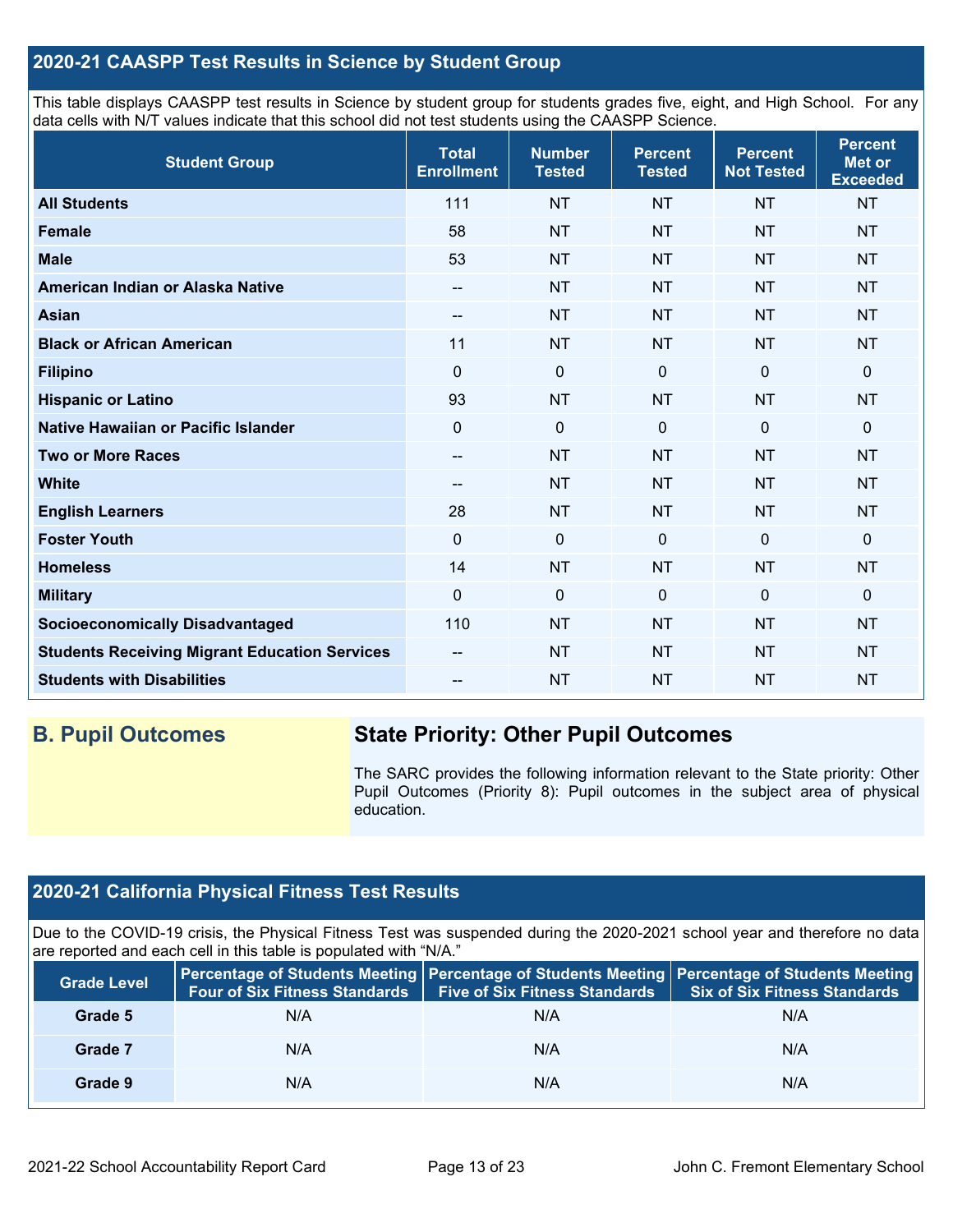## **C. Engagement State Priority: Parental Involvement**

The SARC provides the following information relevant to the State priority: Parental Involvement (Priority 3): Efforts the school district makes to seek parent input in making decisions regarding the school district and at each school site.

### **2021-22 Opportunities for Parental Involvement**

Parent involvement is achieved with the collaboration of Fremont's Staff and the Family and community Engagement Liaison (FACE). Fremont and FACE will collaborate with principal, teachers, parents, students, and the community to invite and implement the following events: Back-to-School Night, Fall and Spring Parent Conferences, monthly parent cafes, weekly learning session for parents, breakfasts with dads, quarterly family engagement nights, Moments with Moms, School Site Council, English Learners Advisory Committee, daily/weekly classroom volunteers, quarterly academic, behavior and attendance awards ceremonies celebrating students' success, Title I meetings, college and career information,and the STEAM Fair. We also hold a variety of meetings with parents to inform them of tutoring opportunities and reclassification of their children. Opportunities for parent involvement will be offered in person and/or virtual if needed. Parents can call our school office at (661) 631-5280 to access information concerning participation opportunities or login to Fremont's website to locate the information.

| 2020-21 Chronic Absenteeism by Student Group         |                                        |                                                                    |                                                      |                                                     |
|------------------------------------------------------|----------------------------------------|--------------------------------------------------------------------|------------------------------------------------------|-----------------------------------------------------|
| <b>Student Group</b>                                 | <b>Cumulative</b><br><b>Enrollment</b> | <b>Chronic</b><br><b>Absenteeism</b><br><b>Eligible Enrollment</b> | <b>Chronic</b><br><b>Absenteeism</b><br><b>Count</b> | <b>Chronic</b><br><b>Absenteeism</b><br><b>Rate</b> |
| <b>All Students</b>                                  | 799                                    | 791                                                                | 75                                                   | 9.5                                                 |
| <b>Female</b>                                        | 393                                    | 391                                                                | 34                                                   | 8.7                                                 |
| <b>Male</b>                                          | 406                                    | 400                                                                | 41                                                   | 10.3                                                |
| American Indian or Alaska Native                     | 1                                      | 1                                                                  | 0                                                    | 0.0                                                 |
| <b>Asian</b>                                         | $6\phantom{1}$                         | 5                                                                  | $\mathbf{0}$                                         | 0.0                                                 |
| <b>Black or African American</b>                     | 66                                     | 66                                                                 | 11                                                   | 16.7                                                |
| <b>Filipino</b>                                      | $\overline{2}$                         | $\overline{2}$                                                     | 0                                                    | 0.0                                                 |
| <b>Hispanic or Latino</b>                            | 694                                    | 688                                                                | 60                                                   | 8.7                                                 |
| Native Hawaiian or Pacific Islander                  | $\overline{2}$                         | $\overline{2}$                                                     | $\mathbf 0$                                          | 0.0                                                 |
| <b>Two or More Races</b>                             | $\overline{7}$                         | $\overline{7}$                                                     | 1                                                    | 14.3                                                |
| <b>White</b>                                         | 21                                     | 20                                                                 | 3                                                    | 15.0                                                |
| <b>English Learners</b>                              | 338                                    | 335                                                                | 12                                                   | 3.6                                                 |
| <b>Foster Youth</b>                                  | 9                                      | 9                                                                  | $\mathbf 0$                                          | 0.0                                                 |
| <b>Homeless</b>                                      | 29                                     | 29                                                                 | $\overline{7}$                                       | 24.1                                                |
| <b>Socioeconomically Disadvantaged</b>               | 787                                    | 779                                                                | 75                                                   | 9.6                                                 |
| <b>Students Receiving Migrant Education Services</b> | 54                                     | 53                                                                 | $\overline{2}$                                       | 3.8                                                 |
| <b>Students with Disabilities</b>                    | 62                                     | 62                                                                 | 6                                                    | 9.7                                                 |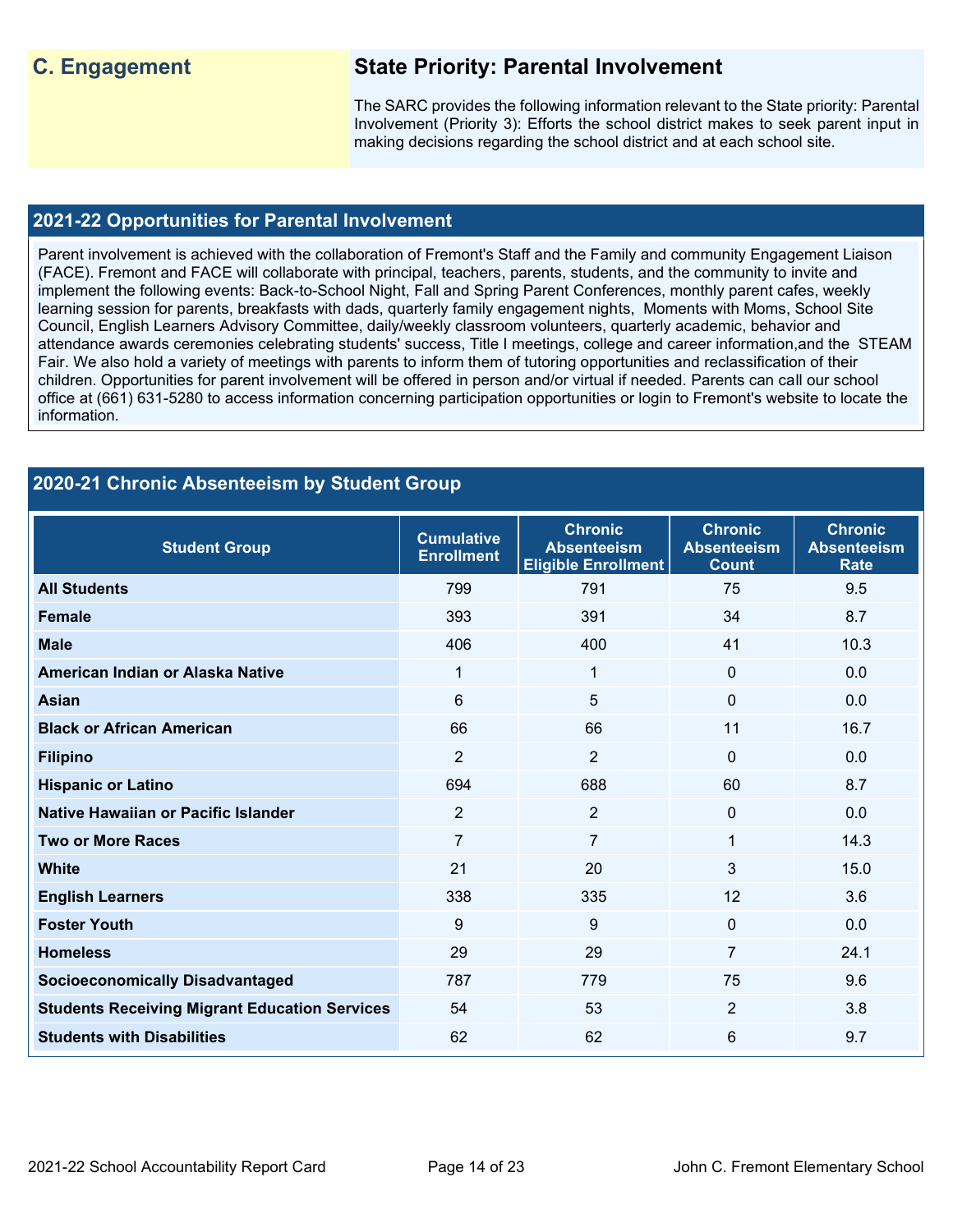## **C. Engagement State Priority: School Climate**

The SARC provides the following information relevant to the State priority: School Climate (Priority 6):

- Pupil suspension rates;
- Pupil expulsion rates; and
- Other local measures on the sense of safety

## **Suspensions and Expulsions**

This table displays suspensions and expulsions data collected between July through June, each full school year respectively. Data collected during the 2020-21 school year may not be comparable to earlier years of this collection due to differences in learning mode instruction in response to the COVID-19 pandemic.

| <b>Subject</b>     | <b>School</b><br>2018-19 | <b>School</b><br>2020-21 | <b>District</b><br>2018-19 | <b>District</b><br>2020-21 | <b>State</b><br>2018-19 | <b>State</b><br>2020-21 |
|--------------------|--------------------------|--------------------------|----------------------------|----------------------------|-------------------------|-------------------------|
| <b>Suspensions</b> | 0.75                     | 0.00                     | 2.08                       | 0.03                       | 3.47                    | 0.20                    |
| <b>Expulsions</b>  | 0.00                     | 0.00                     | 0.06                       | 0.00                       | 0.08                    | 0.00                    |

This table displays suspensions and expulsions data collected between July through February, partial school year due to the COVID-19 pandemic. The 2019-2020 suspensions and expulsions rate data are not comparable to other year data because the 2019-2020 school year is a partial school year due to the COVID-19 crisis. As such, it would be inappropriate to make any comparisons in rates of suspensions and expulsions in the 2019-2020 school year compared to other school years.

| <b>Subject</b>     | School<br>2019-20 | <b>District</b><br>2019-20 | <b>State</b><br>2019-20 |
|--------------------|-------------------|----------------------------|-------------------------|
| <b>Suspensions</b> | 0.49              | 1.43                       | 2.45                    |
| <b>Expulsions</b>  | 0.00              | 0.01                       | 0.05                    |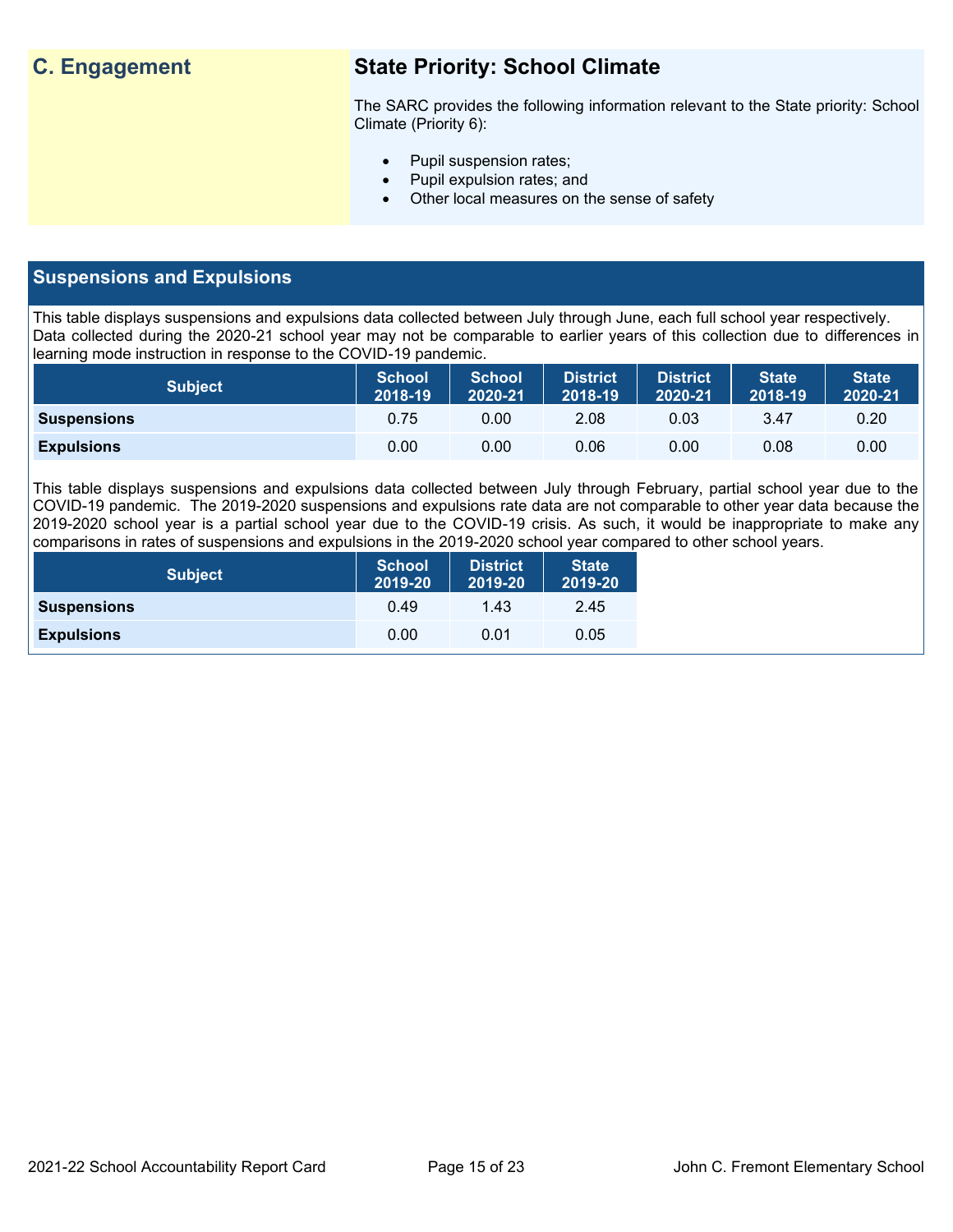#### **2020-21 Suspensions and Expulsions by Student Group**

| <b>Student Group</b>                                 | <b>Suspensions Rate</b> | <b>Expulsions Rate</b> |
|------------------------------------------------------|-------------------------|------------------------|
| <b>All Students</b>                                  | 0.00                    | 0.00                   |
| <b>Female</b>                                        | 0.00                    | 0.00                   |
| <b>Male</b>                                          | 0.00                    | 0.00                   |
| American Indian or Alaska Native                     | 0.00                    | 0.00                   |
| <b>Asian</b>                                         | 0.00                    | 0.00                   |
| <b>Black or African American</b>                     | 0.00                    | 0.00                   |
| <b>Filipino</b>                                      | 0.00                    | 0.00                   |
| <b>Hispanic or Latino</b>                            | 0.00                    | 0.00                   |
| Native Hawaiian or Pacific Islander                  | 0.00                    | 0.00                   |
| <b>Two or More Races</b>                             | 0.00                    | 0.00                   |
| <b>White</b>                                         | 0.00                    | 0.00                   |
| <b>English Learners</b>                              | 0.00                    | 0.00                   |
| <b>Foster Youth</b>                                  | 0.00                    | 0.00                   |
| <b>Homeless</b>                                      | 0.00                    | 0.00                   |
| <b>Socioeconomically Disadvantaged</b>               | 0.00                    | 0.00                   |
| <b>Students Receiving Migrant Education Services</b> | 0.00                    | 0.00                   |
| <b>Students with Disabilities</b>                    | 0.00                    | 0.00                   |

## **2021-22 School Safety Plan**

Fremont established its first Comprehensive School Safety Plan in 1998. A law enforcement officer specializing in safety provided direction in the establishment of the School Safety Plan. Fremont's School Safety Plan is current and is updated annually. It was last reviewed and updated on February 25, 2021. Key elements of Fremont's School Safety Plan include the following: (a) routine and emergency disaster procedures; (b) suspension, and expulsion procedures; (c) teacher notification of pupils with a specific discipline history; (d) child abuse reporting procedures, (e) the district's sexual harassment policy; (f) school crime data; (g) the student dress code; (h) safe entrance and exit procedures; (i) the civil defense and disaster plan; and (j) discipline rules and procedures. Our overall goal is to maintain a safe and orderly school environment that is conducive to learning.

## **D. Other SARC Information Information Required in the SARC**

The information in this section is required to be in the SARC but is not included in the state priorities for LCFF.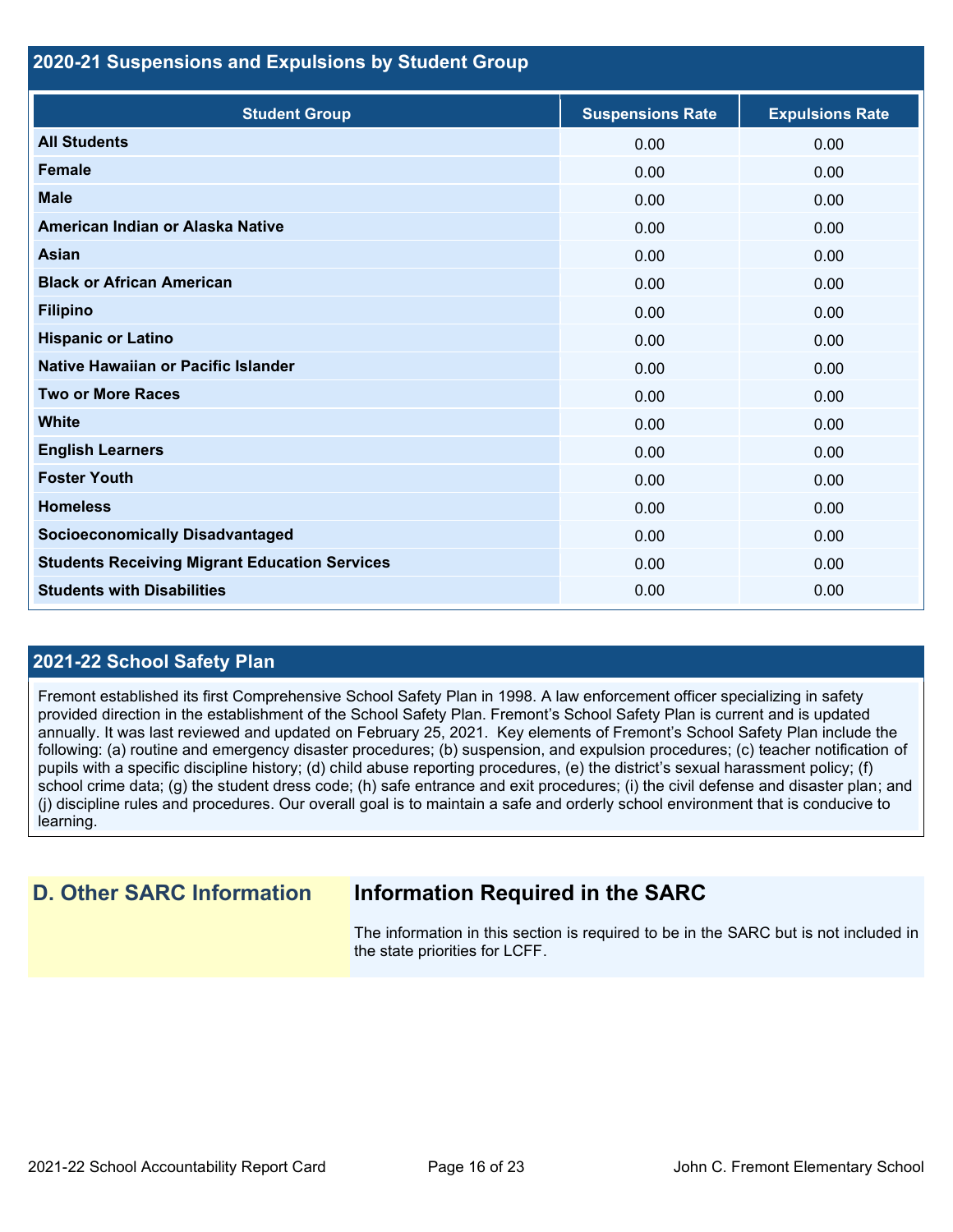## **2018-19 Elementary Average Class Size and Class Size Distribution**

This table displays the 2018-19 average class size and class size distribution. The columns titled "Number of Classes" indicates how many classes fall into each size category (a range of total students per class). The "Other" category is for multigrade level classes.

| <b>Grade Level</b> | <b>Average</b><br><b>Class Size</b> | 1-20 Students | Number of Classes with   Number of Classes with   Number of Classes with<br>21-32 Students | 33+ Students |
|--------------------|-------------------------------------|---------------|--------------------------------------------------------------------------------------------|--------------|
| K                  | 22                                  |               | 6                                                                                          |              |
|                    | 24                                  |               | 5                                                                                          |              |
|                    | 24                                  |               | 5                                                                                          |              |
|                    | 24                                  |               | 5                                                                                          |              |
|                    | 28                                  |               | 4                                                                                          |              |
| 5                  | 33                                  |               | 2                                                                                          |              |
| 6                  | 22                                  |               | 4                                                                                          |              |
| <b>Other</b>       | 8                                   |               |                                                                                            |              |

## **2019-20 Elementary Average Class Size and Class Size Distribution**

This table displays the 2019-20 average class size and class size distribution. The columns titled "Number of Classes" indicates how many classes fall into each size category (a range of total students per class). The "Other" category is for multi-grade level classes.

| <b>Grade Level</b> | Average<br><b>Class Size</b> | 1-20 Students | Number of Classes with   Number of Classes with   Number of Classes with<br>21-32 Students | 33+ Students |
|--------------------|------------------------------|---------------|--------------------------------------------------------------------------------------------|--------------|
| K                  | 19                           | 3             | 4                                                                                          |              |
|                    | 24                           |               | 5                                                                                          |              |
|                    | 23                           |               | 5                                                                                          |              |
|                    | 24                           |               | 5                                                                                          |              |
|                    | 30                           |               | 4                                                                                          |              |
| 5                  | 28                           |               | 4                                                                                          |              |
| 6                  | 31                           |               | 4                                                                                          |              |
| <b>Other</b>       | 10                           |               |                                                                                            |              |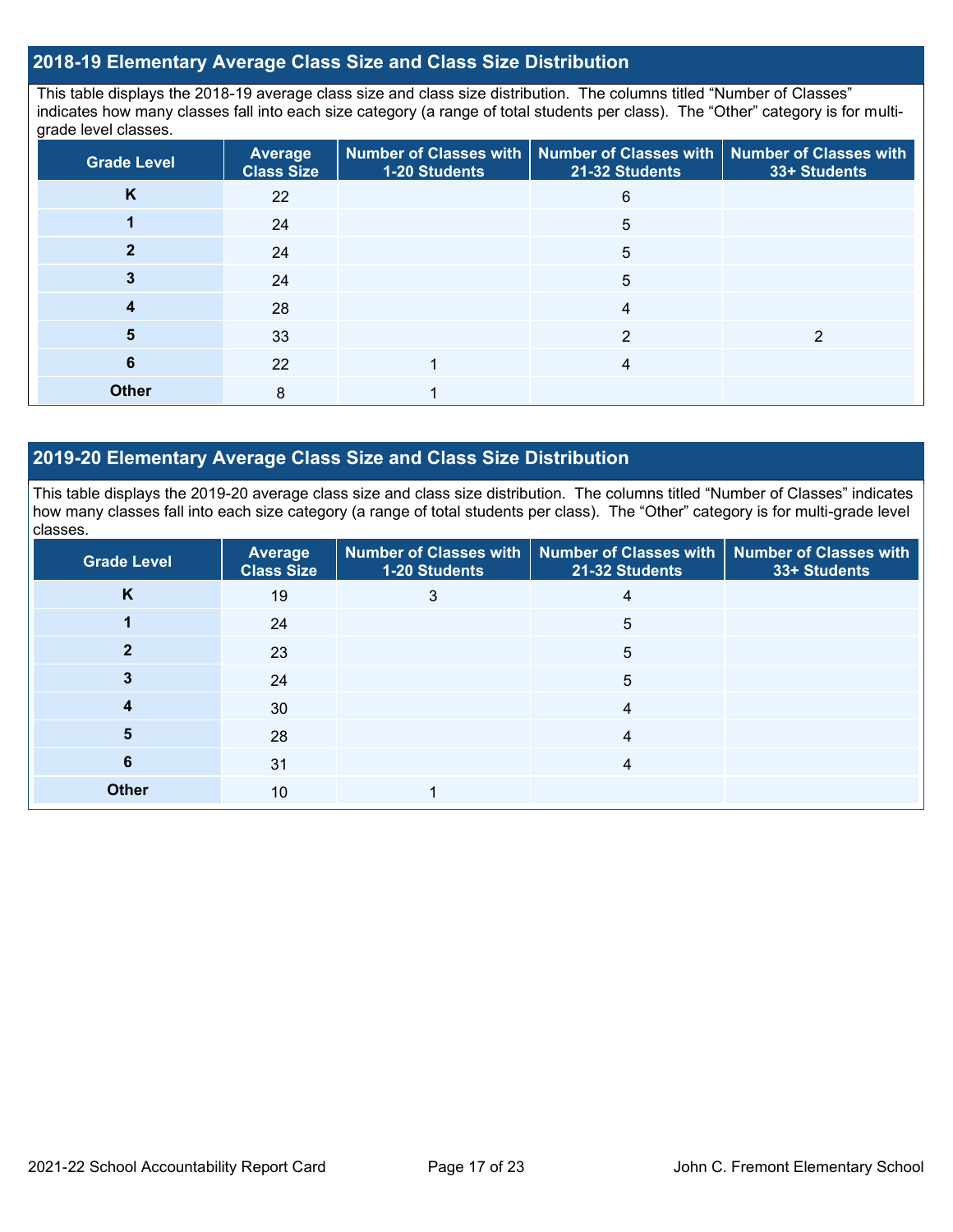### **2020-21 Elementary Average Class Size and Class Size Distribution**

This table displays the 2020-21 average class size and class size distribution. The columns titled "Number of Classes" indicates how many classes fall into each size category (a range of total students per class). The "Other" category is for multi-grade level classes.

| <b>Grade Level</b> | <b>Average</b><br><b>Class Size</b> | 1-20 Students | Number of Classes with   Number of Classes with   Number of Classes with<br>21-32 Students | 33+ Students |
|--------------------|-------------------------------------|---------------|--------------------------------------------------------------------------------------------|--------------|
| K                  | 13                                  |               |                                                                                            |              |
|                    | 20                                  |               |                                                                                            |              |
|                    | 22                                  |               | 5                                                                                          |              |
|                    | 19                                  | 3             | 2                                                                                          |              |
| 4                  | 21                                  | 2             | 4                                                                                          |              |
| 5                  | 28                                  |               | 4                                                                                          |              |
| 6                  | 20                                  |               | 4                                                                                          |              |
| <b>Other</b>       | 12                                  | 5             |                                                                                            |              |

## **2020-21 Ratio of Pupils to Academic Counselor**

This table displays the ratio of pupils to Academic Counselor. One full time equivalent (FTE) equals one staff member working full time; one FTE could also represent two staff members who each work 50 percent of full time.

| <b>Title</b>                        | <b>Ratio</b> |
|-------------------------------------|--------------|
| <b>Pupils to Academic Counselor</b> |              |

## **2020-21 Student Support Services Staff**

This table displays the number of FTE support staff assigned to this school. One full time equivalent (FTE) equals one staff member working full time; one FTE could also represent two staff members who each work 50 percent of full time.

| <b>Title</b>                                                         | <b>Number of FTE Assigned to School</b> |
|----------------------------------------------------------------------|-----------------------------------------|
| <b>Counselor (Academic, Social/Behavioral or Career Development)</b> | $\mathbf{0}$                            |
| Library Media Teacher (Librarian)                                    | $\mathbf{0}$                            |
| <b>Library Media Services Staff (Paraprofessional)</b>               | $\mathbf{0}$                            |
| <b>Psychologist</b>                                                  | $\mathbf{0}$                            |
| <b>Social Worker</b>                                                 | $\mathbf{0}$                            |
| <b>Speech/Language/Hearing Specialist</b>                            | $\mathbf{0}$                            |
| <b>Resource Specialist (non-teaching)</b>                            | $\Omega$                                |
| <b>Other</b>                                                         | 4.1                                     |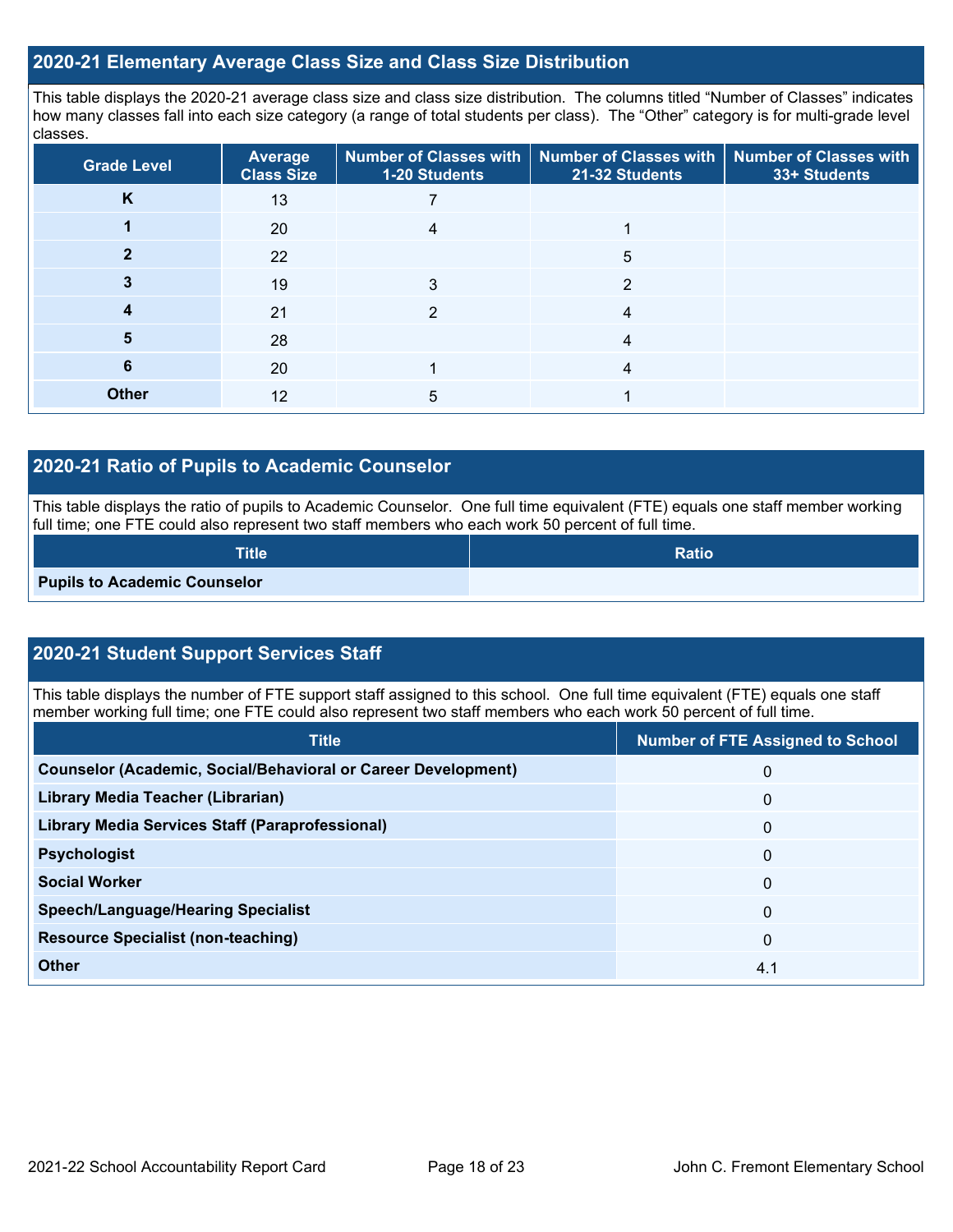## **2019-20 Expenditures Per Pupil and School Site Teacher Salaries**

This table displays the 2019-20 expenditures per pupil and average teach salary for this school. Cells with N/A values do not require data.

| Level                                                | <b>Total</b><br><b>Expenditures</b><br><b>Per Pupil</b> | <b>Expenditures</b><br><b>Per Pupil</b><br>(Restricted) | <b>Expenditures</b><br><b>Per Pupil</b><br>(Unrestricted) | <b>Average</b><br><b>Teacher</b><br><b>Salary</b> |
|------------------------------------------------------|---------------------------------------------------------|---------------------------------------------------------|-----------------------------------------------------------|---------------------------------------------------|
| <b>School Site</b>                                   | \$8,538                                                 | \$1,319                                                 | \$7.219                                                   | \$78,627                                          |
| <b>District</b>                                      | N/A                                                     | N/A                                                     | \$3,176                                                   | \$75,963                                          |
| <b>Percent Difference - School Site and District</b> | N/A                                                     | N/A                                                     | 77.8                                                      | 3.4                                               |
| <b>State</b>                                         |                                                         |                                                         | \$8.444                                                   | \$85,863                                          |
| <b>Percent Difference - School Site and State</b>    | N/A                                                     | N/A                                                     | $-15.6$                                                   | $-8.8$                                            |

## **2020-21 Types of Services Funded**

TITLE I After School Program Magnet Migrant Ed. State Pre-K Special Ed. FFVP School Site Supplemental Funds NSLP

## **2019-20 Teacher and Administrative Salaries**

This table displays the 2019-20 Teacher and Administrative salaries. For detailed information on salaries, see the CDE Certification Salaries & Benefits web page at [http://www.cde.ca.gov/ds/fd/cs/.](http://www.cde.ca.gov/ds/fd/cs/)

| Category                                             | <b>District</b><br><b>Amount</b> | <b>State Average</b><br>for Districts<br>in Same Category |
|------------------------------------------------------|----------------------------------|-----------------------------------------------------------|
| <b>Beginning Teacher Salary</b>                      | \$50,328                         | \$52,060                                                  |
| <b>Mid-Range Teacher Salary</b>                      | \$75,872                         | \$84,043                                                  |
| <b>Highest Teacher Salary</b>                        | \$100,272                        | \$107,043                                                 |
| <b>Average Principal Salary (Elementary)</b>         | \$144,130                        | \$133,582                                                 |
| <b>Average Principal Salary (Middle)</b>             | \$142,165                        | \$138,803                                                 |
| <b>Average Principal Salary (High)</b>               | \$0                              | \$133,845                                                 |
| <b>Superintendent Salary</b>                         | \$265,178                        | \$240,628                                                 |
| <b>Percent of Budget for Teacher Salaries</b>        | 30%                              | 35%                                                       |
| <b>Percent of Budget for Administrative Salaries</b> | 5%                               | 5%                                                        |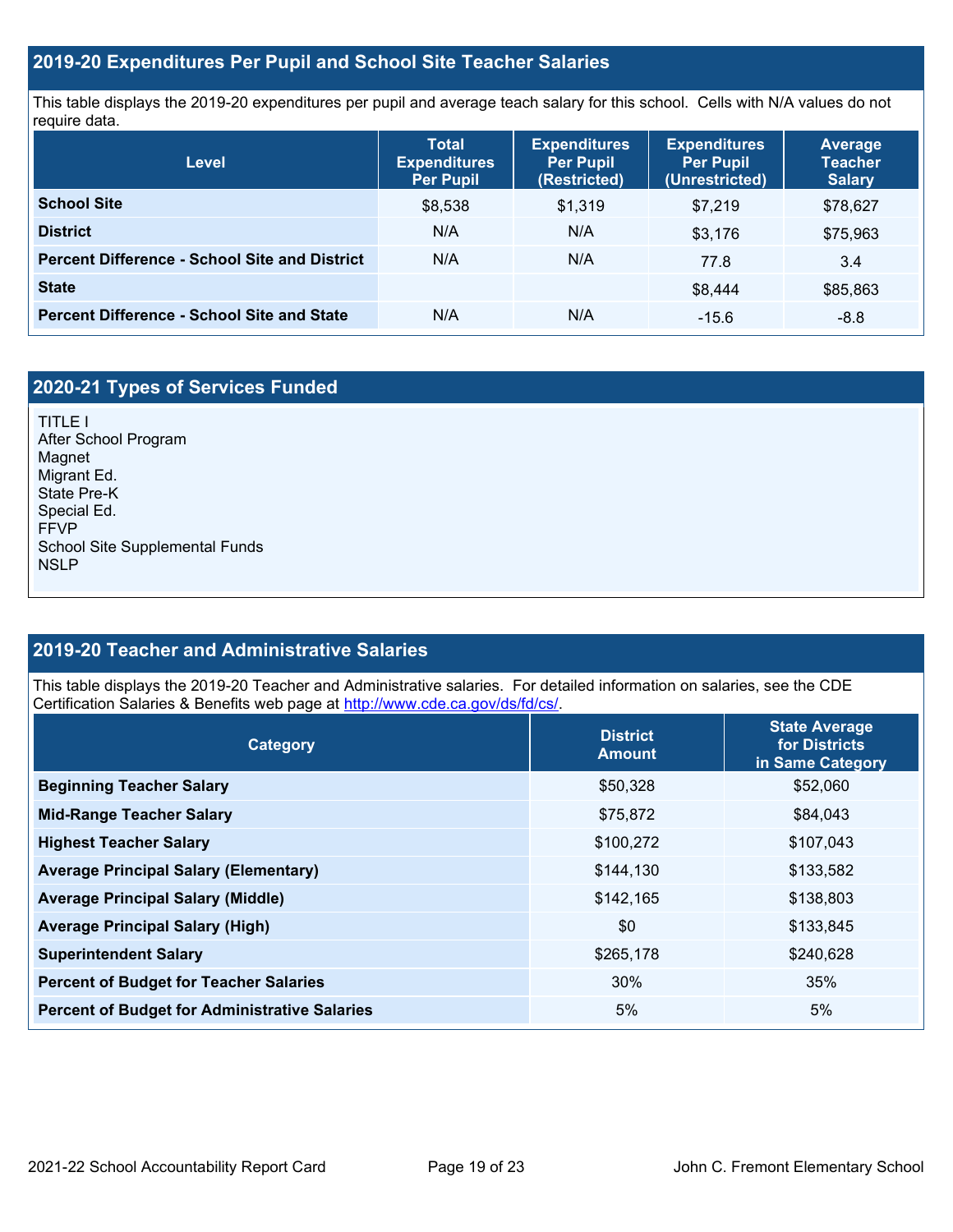#### **Professional Development**

Professional development is designed to provide continuous learning opportunities for administrators, teachers, and classified personnel. Training opportunities affirm the basic philosophy of education that learning is a lifelong process that contributes to the well-being of the students, teachers, administrators, and community. Professional Development is an essential component of effective instruction and student learning.

All training revolves around identified needs of students and adults for the purpose of the improvement of instruction and increasing content knowledge. Central to all training are student achievement data, district focus areas, the Common Core State Standards, the state adopted standards-based instructional materials, and strategies to effectively teach the academic content standards to all students.

During 2020-2021, school year district professional development focused on virtual instruction due to the pandemic. In preparation of the school year, teachers were offered three full days of professional development during the summer. Regularly scheduled office hours and focused professional development was provided on a monthly basis during the school year. Topics addressed navigating platforms being used during virtual learning, increasing student engagement and addressing the common core state standards through distance learning.

Additional support was provided by academic coaches and district specialists for reading/language arts, mathematics, science, writing and social emotional learning. The district provided time and resources for collaboration, planning, and professional development. Additionally, professional development on Multi-Tiered Systems of Support and Support to school and district teams.

Teachers new to the District received four days of professional development prior to the beginning of the school year focused on orientation to District and school site policies and services, Common Core State Standards, classroom management, curriculum and pacing, using technology and setting up the classroom. Teachers in their second year with the District received two days of professional development prior to the beginning of the school year provided by the school site and focused on improving best practices.

New teachers with California preliminary credentials received professional development through the Bakersfield City School District (BCSD) Teacher Induction Program (TIP). The focus of BCSD TIP is being mentored by an experienced teacher, growing in the California Standards for the Teaching Profession (CSTP) and meeting the California Induction standards. The culmination of TIP is the recommendation for the CA Clear Credential. Each TIP teacher was assigned a veteran teacher who served as a mentor. The mentors received on-going professional development in coaching/mentoring strategies, instructional strategies, and guiding cycles of inquiry. Professional development was provided through individual mentoring, monthly meetings, and after-school workshops.

Intern teachers received professional development at monthly meetings focusing on the initial teaching skills of the CSTP including classroom management, lesson planning, assessment, and establishing a climate that is conducive to student achievement. Each Intern was assigned a mentor that provided day-to-day support in these areas as well as advisement toward meeting credential requirements. Mentors received monthly professional development in meeting the needs of Intern teachers. Interns also received coursework and supervision from universities partnered with BCSD to provide the Intern Program.

Teachers on Short Term Staffing Permits (STSPs) were provided mentors and monthly trainings on beginning pedagogy and best teaching practices. Each teacher on a STSP designed a plan to meet requirements to move to a CA Intern or Preliminary Credential. Support was provided for required testing and BCSD staff worked closely with university partners to ensure teachers on permits were taking prerequisite requirements to move to credentials.

Teachers on Provisional Intern Permits (PIPs) were provided a weekly cohort meeting focused on beginning pedagogy. Two cohort meetings occurred weekly to allow teachers on a PIP to work around university course schedules. Support was provided for required testing and BCSD staff worked closely with university partners to ensure teachers on permits were taking prerequisite requirements to move to credentials.

This table displays the number of school days dedicated to staff development and continuous improvement.

| <b>Subject</b>                                                                  |  | 2019-20   2020-21   2021-22 |
|---------------------------------------------------------------------------------|--|-----------------------------|
| Number of school days dedicated to Staff Development and Continuous Improvement |  |                             |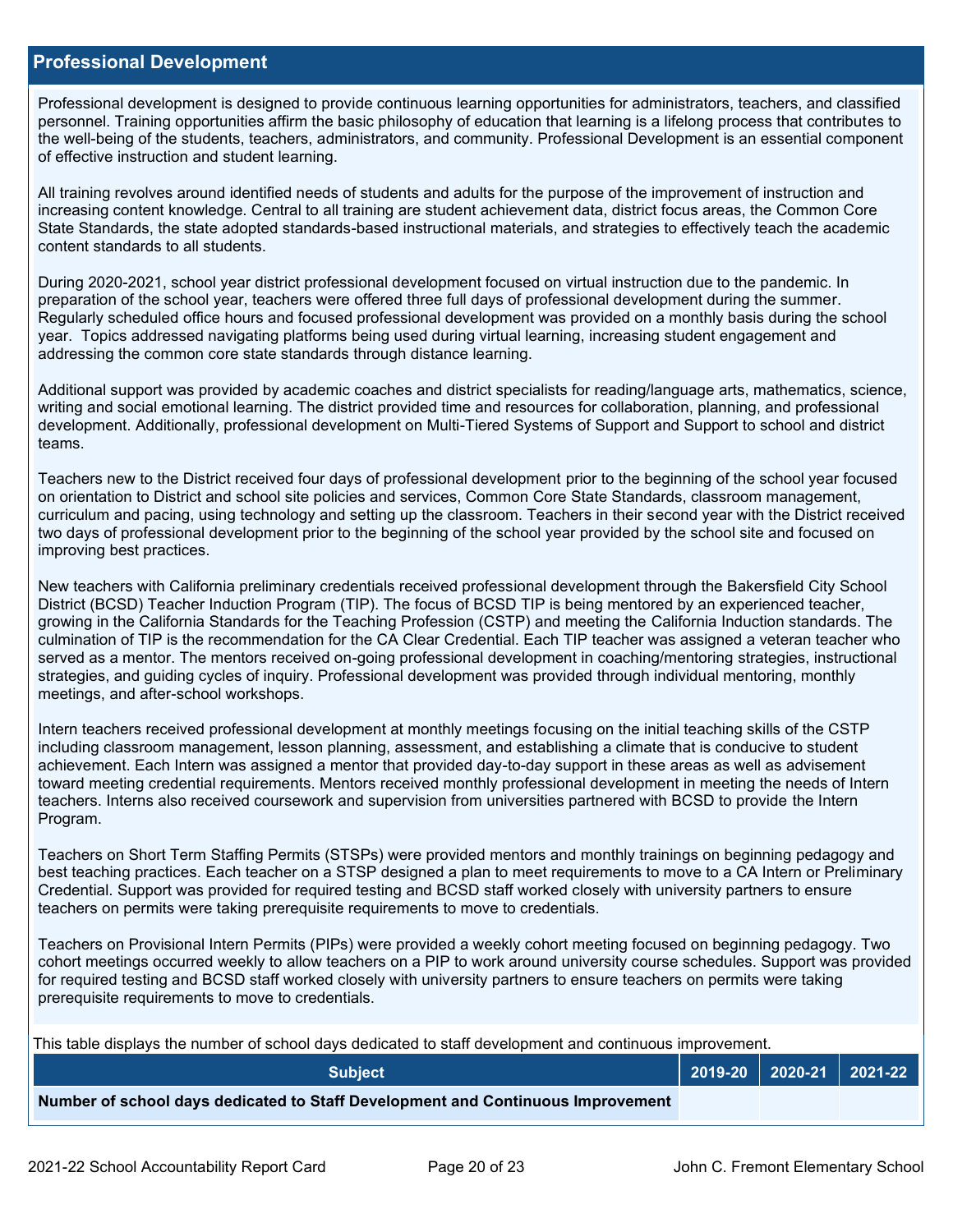# **Bakersfield City School District 2020-21 Local Accountability Report Card (LARC) Addendum**

## **Local Accountability Report Card (LARC) Addendum**

**2020-21 Local Accountability Report Card (LARC) Addendum Overview**



On July 14, 2021, the California State Board of Education (SBE) determined that the California Department of Education (CDE) will use the SARC as the mechanism to conduct a one-time data collection of the LEA-level aggregate test results of all school's local assessments administered during the 2020–2021 school year in order to meet the federal Every Students Succeeds Act (ESSA) reporting requirement for the Local Educational Agency Accountability Report Cards (LARCs).

Each local educational agency (LEA) is responsible for preparing and posting their annual LARC in accordance with the federal ESSA. As a courtesy, the CDE prepares and posts the LARCs on behalf of all LEAs.

Only for the 2020–2021 school year and the 2020–2021 LARCs, LEAs are required to report their aggregate local assessments test results at the LEA-level to the CDE by populating the tables below via the SARC. These data will be used to meet the LEAs' federal requirement for their LARCs. Note that it is the responsibility of the school and LEA to ensure that all student privacy and suppression rules are in place when reporting data in Tables 3 and 4 in the Addendum, as applicable.

The tables below are not part of the SBE approved 2020–2021 SARC template but rather are the mechanism by which these required data will be collected from LEAs.

For purposes of the LARC and the following tables, an LEA is defined as a school district, a county office of education, or a direct funded charter school.

| <b>2021-22 District Contact Information</b> |                                         |  |  |  |
|---------------------------------------------|-----------------------------------------|--|--|--|
| <b>District Name</b>                        | <b>Bakersfield City School District</b> |  |  |  |
| <b>Phone Number</b>                         | 661-631-4600                            |  |  |  |
| Superintendent                              | Mark Luque                              |  |  |  |
| <b>Email Address</b>                        | supt@bcsd.com                           |  |  |  |
| <b>District Website Address</b>             | www.bcsd.com                            |  |  |  |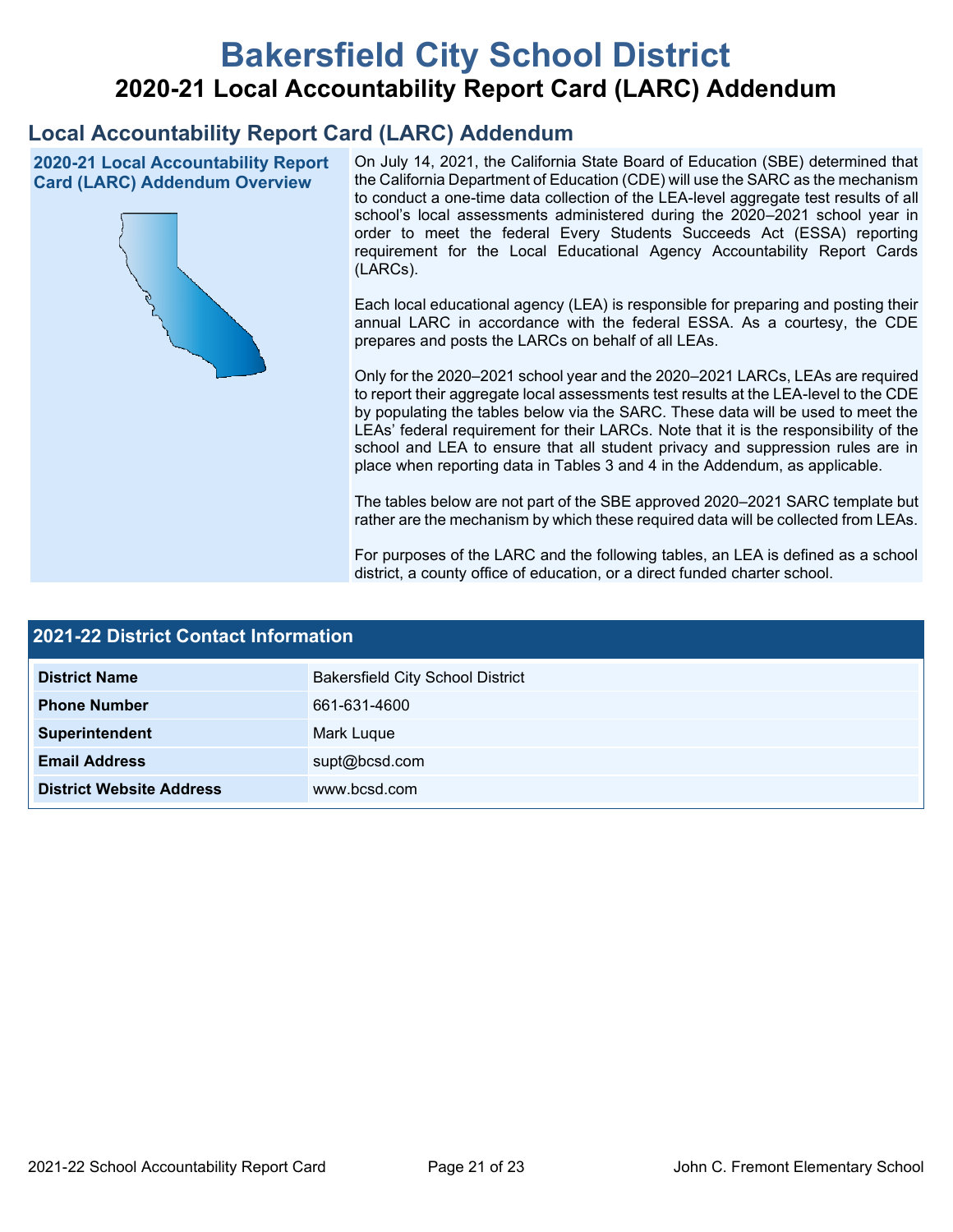## **2020-21 CAASPP Test Results in ELA by Student Group**

This table displays CAASPP test results in ELA by student group for students grades three through eight and grade eleven taking and completing a state-administered assessment. The CDE will populate this table for schools in cases where the school administered the CAASPP assessment. In cases where the school administered a local assessment instead of CAASPP, the CDE will populate this table with "NT" values, meaning this school did not test students using the CAASPP. See the local assessment(s) table for more information.

| <b>CAASPP</b><br><b>Student Groups</b>               | <b>CAASPP</b><br><b>Total</b><br><b>Enrollment</b> | <b>CAASPP</b><br><b>Number</b><br><b>Tested</b> | <b>CAASPP</b><br><b>Percent</b><br><b>Tested</b> | <b>CAASPP</b><br><b>Percent</b><br><b>Not Tested</b> | <b>CAASPP</b><br><b>Percent</b><br>Met or<br><b>Exceeded</b> |
|------------------------------------------------------|----------------------------------------------------|-------------------------------------------------|--------------------------------------------------|------------------------------------------------------|--------------------------------------------------------------|
| <b>All Students</b>                                  | 19655                                              | <b>NT</b>                                       | <b>NT</b>                                        | <b>NT</b>                                            | <b>NT</b>                                                    |
| <b>Female</b>                                        | 9598                                               | <b>NT</b>                                       | <b>NT</b>                                        | <b>NT</b>                                            | <b>NT</b>                                                    |
| <b>Male</b>                                          | 10055                                              | <b>NT</b>                                       | <b>NT</b>                                        | <b>NT</b>                                            | <b>NT</b>                                                    |
| American Indian or Alaska Native                     | 102                                                | <b>NT</b>                                       | <b>NT</b>                                        | <b>NT</b>                                            | <b>NT</b>                                                    |
| <b>Asian</b>                                         | 153                                                | <b>NT</b>                                       | <b>NT</b>                                        | <b>NT</b>                                            | <b>NT</b>                                                    |
| <b>Black or African American</b>                     | 1554                                               | <b>NT</b>                                       | <b>NT</b>                                        | <b>NT</b>                                            | NT                                                           |
| <b>Filipino</b>                                      | 67                                                 | <b>NT</b>                                       | <b>NT</b>                                        | <b>NT</b>                                            | <b>NT</b>                                                    |
| <b>Hispanic or Latino</b>                            | 15770                                              | <b>NT</b>                                       | <b>NT</b>                                        | <b>NT</b>                                            | <b>NT</b>                                                    |
| Native Hawaiian or Pacific Islander                  | 20                                                 | <b>NT</b>                                       | <b>NT</b>                                        | <b>NT</b>                                            | <b>NT</b>                                                    |
| <b>Two or More Races</b>                             | 324                                                | <b>NT</b>                                       | <b>NT</b>                                        | <b>NT</b>                                            | <b>NT</b>                                                    |
| <b>White</b>                                         | 1665                                               | <b>NT</b>                                       | <b>NT</b>                                        | <b>NT</b>                                            | <b>NT</b>                                                    |
| <b>English Learners</b>                              | 4700                                               | <b>NT</b>                                       | <b>NT</b>                                        | <b>NT</b>                                            | <b>NT</b>                                                    |
| <b>Foster Youth</b>                                  | 173                                                | <b>NT</b>                                       | <b>NT</b>                                        | <b>NT</b>                                            | <b>NT</b>                                                    |
| <b>Homeless</b>                                      | 1436                                               | <b>NT</b>                                       | <b>NT</b>                                        | <b>NT</b>                                            | <b>NT</b>                                                    |
| <b>Military</b>                                      | 14                                                 | <b>NT</b>                                       | <b>NT</b>                                        | <b>NT</b>                                            | <b>NT</b>                                                    |
| <b>Socioeconomically Disadvantaged</b>               | 18281                                              | <b>NT</b>                                       | <b>NT</b>                                        | <b>NT</b>                                            | <b>NT</b>                                                    |
| <b>Students Receiving Migrant Education Services</b> | 630                                                | <b>NT</b>                                       | <b>NT</b>                                        | <b>NT</b>                                            | NT                                                           |
| <b>Students with Disabilities</b>                    | 2350                                               | <b>NT</b>                                       | <b>NT</b>                                        | <b>NT</b>                                            | NT                                                           |